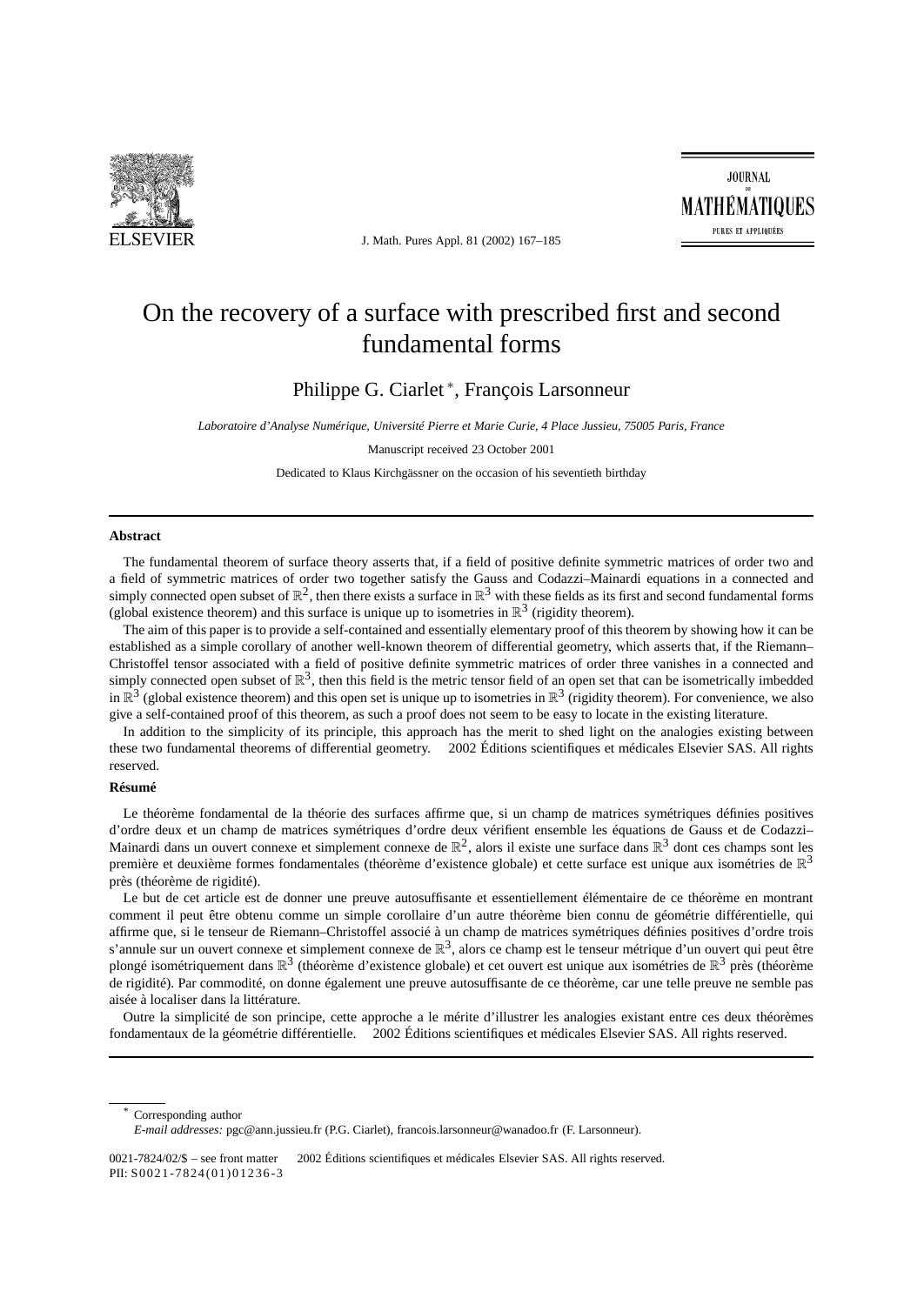## **Introduction**

The two-dimensional equations proposed by Koiter [12] for modeling a *nonlinearly elastic shell* made with a homogeneous and isotropic material are derived from three-dimensional elasticity on the basis of two *a priori* assumptions: One assumption, of a *geometrical* nature, is the *Kirchhoff–Love assumption*; it asserts that any point situated on a normal to the middle surface remains on the normal to the deformed middle surface after the deformation has taken place and that, in addition, the distance between such a point and the middle surface remains constant. The other assumption, of a *mechanical* nature, asserts that the state of stress inside the shell is planar and parallel to the middle surface (this second assumption is itself based on delicate *a priori* estimates due to John [11]).

Taking these *a priori* assumptions into account, W.T. Koiter then reaches the conclusion that the strain energy *V* per unit area of the undeformed middle surface of the shell takes the form (cf. [12, equations (4.2), (8.1), and (8.3)]):

$$
V = \frac{\varepsilon}{2} a^{\alpha\beta\sigma\tau} (\widetilde{a}_{\sigma\tau} - a_{\sigma\tau}) (\widetilde{a}_{\alpha\beta} - a_{\alpha\beta}) + \frac{\varepsilon^3}{6} a^{\alpha\beta\sigma\tau} (\widetilde{b}_{\sigma\tau} - b_{\sigma\tau}) (\widetilde{b}_{\alpha\beta} - b_{\alpha\beta}),
$$

where  $2\varepsilon$  is the thickness of the shell.

$$
a^{\alpha\beta\sigma\tau} := \frac{4\lambda\mu}{\lambda + 2\mu} a^{\alpha\beta} a^{\sigma\tau} + 2\mu (a^{\alpha\sigma} a^{\beta\tau} + a^{\alpha\tau} a^{\beta\sigma}),
$$

 $λ$  > 0 and  $μ$  > 0 are the two *Lamé constants* of the constituting material,  $a_{\alpha\beta}$  and  $b_{\alpha\beta}$  are the covariant components of the first and second fundamental forms of the given undeformed middle surface,  $(a^{\alpha\beta}) = (a_{\alpha\beta})^{-1}$  (details about these notions are provided in Section 3), and finally  $\tilde{a}_{\alpha\beta}$  and  $b_{\alpha\beta}$  are the covariant components of the first and second fundamental forms of the *unknown deformed middle surface* under the action of given applied forces (*ad hoc* boundary conditions are also specified along the boundary of the middle surface).

In order that they actually define a surface imbedded in a three-dimensional Euclidean space, the unknown components  $\tilde{a}_{\alpha\beta}$  and  $b_{\alpha\beta}$  must therefore satisfy *ad hoc* sufficient compatibility conditions, which take the form of the classical *Gauss and Codazzi–Mainardi equations*. This crucial observation thus explains why "a system of fully consistent equations of compatibility is considered essential in a discussion of the general nonlinear theory of shells" (cf. [12, p. 21]).

Viewed as *equality constraints* (in the sense of optimization theory) imposed on the unknown functions  $\tilde{a}_{\alpha\beta}$  and  $b_{\alpha\beta}$ , these compatibility conditions also play a key rôle for finding the expression of the stress resultants and stress couples, by means of *ad hoc* Lagrange multipliers (cf. [12, equations (7.3)–(7.4)]).

It is this type of consideration that motivated the present work, whose objective is to provide a self-contained and essentially elementary proof (Theorem 5) of the sufficiency of the Gauss and Codazzi–Mainardi equations for the existence of a surface with given first and second fundamental forms in a three-dimensional Euclidean space.

The novelty lies in the proof itself, where this sufficiency is obtained as a simple corollary of another well-known theorem of differential geometry, which asserts that the vanishing of the Riemann–Christoffel tensor is a sufficient condition for the existence of a three-dimensional open set with a given metric tensor in a three-dimensional Euclidean space. For completeness, we also give a self-contained proof of this result (Theorem 2), as such a proof does not seem to be easy to locate in the existing literature.

For completeness again, we also give a self-contained proof of the associated *"rigidity theorems"*, which assert that, when these sufficient conditions are satisfied, the surface or the three-dimensional open set are unique up to isometries in a threedimensional Euclidean space (Theorems 3 and 6).

### **1. The metric tensor of a three-dimensional open set**

To begin with, we list some notations and conventions that will be consistently used throughout the article.

All spaces, matrices, etc., considered are real. For  $n = 2$  and 3,  $\mathbb{M}^n$ ,  $\mathbb{S}^n$ , and  $\mathbb{S}^n$  respectively designate the sets of all square matrices of order *n*, of all symmetric matrices of order *n*, and of all symmetric, positive definite matrices of order *n*.

*Latin* indices and exponents vary in the set {1*,* 2*,* 3}, except when they are used for indexing sequences, and the summation convention with respect to repeated indices or exponents is systematically used in conjunction with this rule. Kronecker's symbols are designated by  $\delta_i^j$ ,  $\delta_{ij}$ , or  $\delta^{ij}$  according to the context.

Let  $\mathbf{E}^3$  denote a *three-dimensional Euclidean space*, let  $\mathbf{a} \cdot \mathbf{b}$  and  $\mathbf{a} \wedge \mathbf{b}$  denote the Euclidean inner product and exterior product of  $\mathbf{a}, \mathbf{b} \in \mathbf{E}^3$ , and let  $|\mathbf{a}| = \sqrt{\mathbf{a} \cdot \mathbf{a}}$  denote the Euclidean norm of  $\mathbf{a} \in \mathbf{E}^3$ . In addition, let there be given a *threedimensional vector space*, identified with  $\mathbb{R}^3$ . Let *x<sub>i</sub>* denote the coordinates of a point  $x \in \mathbb{R}^3$  and let  $\partial_i := \partial/\partial x_i$  and *∂ij* := *∂*2*/∂xi ∂xj* .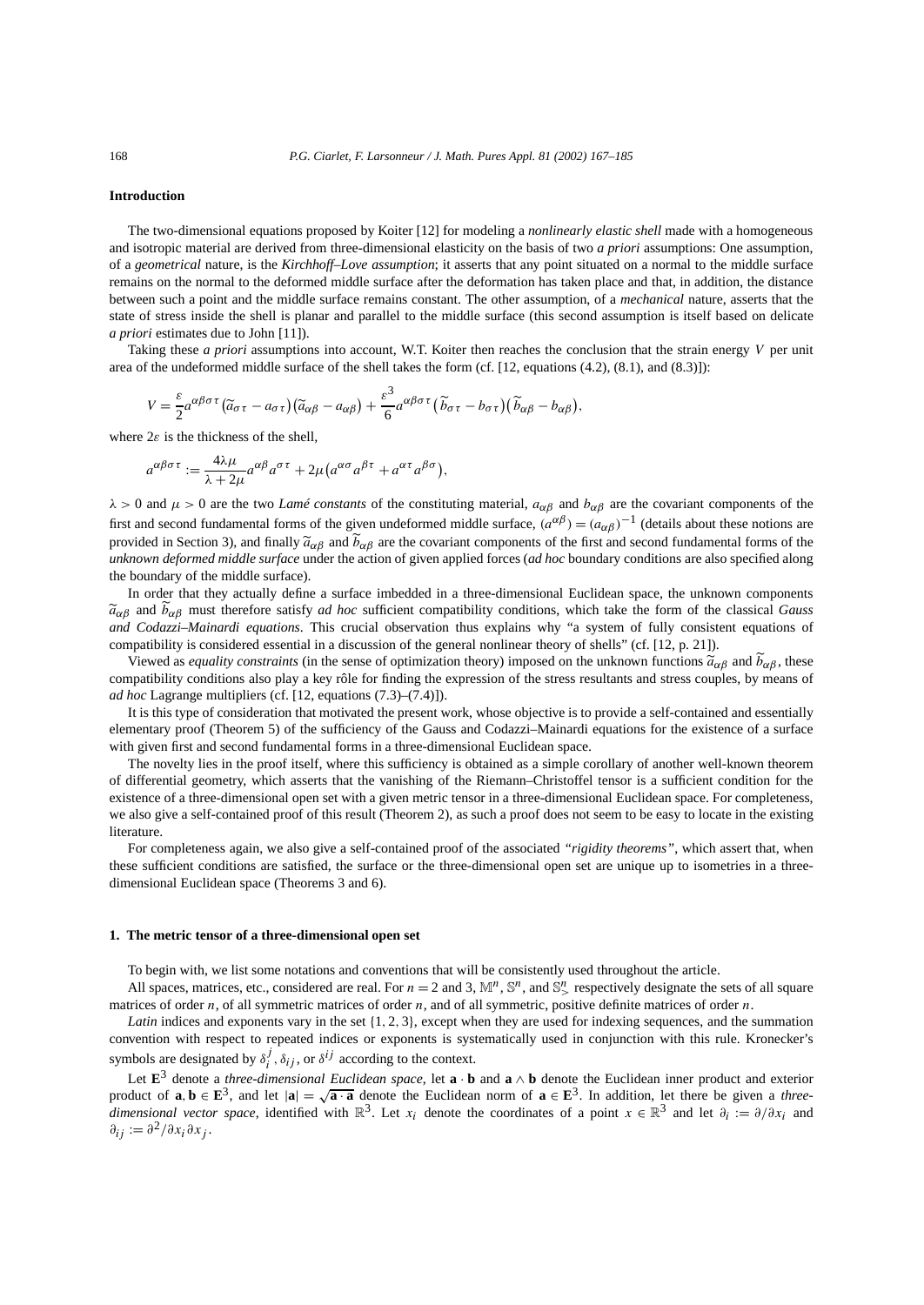Let *Ω* be an open subset of  $\mathbb{R}^3$  and let *Θ* ∈  $\mathcal{C}^1(\Omega; \mathbf{E}^3)$  be an *immersion*, i.e., a mapping such that the three vectors  $\partial_i$ *Θ*(*x*) are linearly independent at all points  $x \in \Omega$ . Hence the set  $\Theta(\Omega)$  is *open* in **E**<sup>3</sup> (for a proof, see, e.g., [16, Theorem 3.8.10]). The *metric tensor of the set Θ(Ω)* is defined by means of its *covariant components*

$$
g_{ij}(x) := \partial_i \mathbf{\Theta}(x) \cdot \partial_j \mathbf{\Theta}(x), \quad x \in \Omega,
$$

which are used in particular for computing *lengths of curves inside the set Θ(Ω)*, considered as being *isometrically imbedded in*  $\mathbf{E}^3$ . This means that their length is precisely that induced by the Euclidean metric of the Euclidean space  $\mathbf{E}^3$ .

It is also well-known that the matrix field  $(g_{ij}): \Omega \to \mathbb{S}^3$  defined in this fashion cannot be arbitrary. More specifically, its components and some of their partial derivatives must satisfy *necessary conditions* taking the form of relations (1.3) below (according to our rule governing Latin indices and exponents, relations (1.3) are meant to hold for all *i*, *j*, *k*,  $q \in \{1, 2, 3\}$ .

**Theorem 1.** *Let*  $\Omega$  *be an open subset of*  $\mathbb{R}^3$ , *let*  $\Theta \in C^3(\Omega; \mathbb{E}^3)$  *be an immersion, and let* 

$$
g_{ij} := \partial_i \boldsymbol{\Theta} \cdot \partial_j \boldsymbol{\Theta} \tag{1.1}
$$

*denote the covariant components of the metric tensor of the set*  $\Theta(\Omega)$ *. Let the functions*  $\Gamma_{ijq} \in C^1(\Omega)$  and  $\Gamma_{ij}^p \in C^1(\Omega)$  be *defined by*

$$
\Gamma_{ijq} := \frac{1}{2} (\partial_j g_{iq} + \partial_i g_{jq} - \partial_q g_{ij}) \quad \text{and} \quad \Gamma_{ij}^p := g^{pq} \Gamma_{ijq}, \quad \text{where } (g^{pq}) := (g_{ij})^{-1}.
$$
\n
$$
(1.2)
$$

*Then, necessarily,*

$$
\partial_j \Gamma_{ikq} - \partial_k \Gamma_{ijq} + \Gamma_{ij}^p \Gamma_{kqp} - \Gamma_{ik}^p \Gamma_{jqp} = 0 \quad \text{in } \Omega. \tag{1.3}
$$

**Proof** (provided for completeness). Let  $\mathbf{g}_i := \partial_i \boldsymbol{\Theta}$ . It is then immediately verified that the functions  $\Gamma_{i}$  are also given by

$$
\Gamma_{ijq} = \partial_i \mathbf{g}_j \cdot \mathbf{g}_q. \tag{1.4}
$$

For each  $x \in \Omega$ , let the three vectors  $g^{j}(x)$  be defined by the relations  $g^{j}(x) \cdot g_{i}(x) = \delta_{j}^{j}$ . Since we also have  $g^{j} = g^{ij}g_{i}$ , relations (1.4) imply that  $\Gamma_{ij}^p = \partial_i \mathbf{g}_j \cdot \mathbf{g}^p$ . Therefore,

$$
\partial_i \mathbf{g}_j = \Gamma_{ij}^p \mathbf{g}_p \tag{1.5}
$$

since  $\partial_i \mathbf{g}_j = (\partial_i \mathbf{g}_j \cdot \mathbf{g}^p) \mathbf{g}_p$ . Differentiating relations (1.4) yields

$$
\partial_k \Gamma_{ijq} = \partial_{ik} \mathbf{g}_j \cdot \mathbf{g}_q + \partial_i \mathbf{g}_j \cdot \partial_k \mathbf{g}_q,
$$

so that relations (1.4) and (1.5) together give

$$
\partial_i \mathbf{g}_j \cdot \partial_k \mathbf{g}_q = \Gamma_{ij}^p \mathbf{g}_p \cdot \partial_k \mathbf{g}_q = \Gamma_{ij}^p \Gamma_{kqp}.
$$

Consequently,

$$
\partial_{ik}\mathbf{g}_j \cdot \mathbf{g}_q = \partial_k \Gamma_{ijq} - \Gamma_{ij}^p \Gamma_{kqp}.\tag{1.6}
$$

Since  $\partial_{ik}$ **g**<sub>*j*</sub> =  $\partial_{ij}$ **g**<sub>*k*</sub>, we also have

$$
\partial_{ik}\mathbf{g}_j \cdot \mathbf{g}_q = \partial_j \Gamma_{ikq} - \Gamma_{ik}^p \Gamma_{jqp},\tag{1.7}
$$

so that relations (1.3) are simply obtained by subtracting (1.6) from (1.7).  $\Box$ 

**Remarks.** (1) The vectors  $g_i$  and  $g^j$  introduced above form the *covariant* and *contravariant bases*, the function  $g^{ij}$  are the *contravariant* components of the metric tensor, the functions  $\Gamma_{ij}^p$  and  $\Gamma_{ijq}$  are the *Christoffel symbols of the first*, and *second*, *kind* and finally, the functions

$$
R_{qijk} := \partial_j \Gamma_{ikq} - \partial_k \Gamma_{ijq} + \Gamma_{ij}^p \Gamma_{kqp} - \Gamma_{ik}^p \Gamma_{jqp}
$$

are the covariant components of the *Riemann–Christoffel curvature tensor*, of the set *Θ(Ω)*. The relations *Rqijk* = 0 found in Theorem 1 thus express that the *Riemann–Christoffel tensor of the set Θ(Ω)* (equipped with the metric tensor with covariant components *gij* ) *vanishes*. For details, see, e.g., [5, p. 303].

(2) The necessary conditions  $R_{qijk} = 0$  of Theorem 1 thus simply constitute a re-writing of the relations  $\partial_{ik}g_j = \partial_{ij}g_k$  in the form of the equivalent relations  $\partial_i k \mathbf{g}_j \cdot \mathbf{g}_q = \partial_{ij} \mathbf{g}_k \cdot \mathbf{g}_q$ .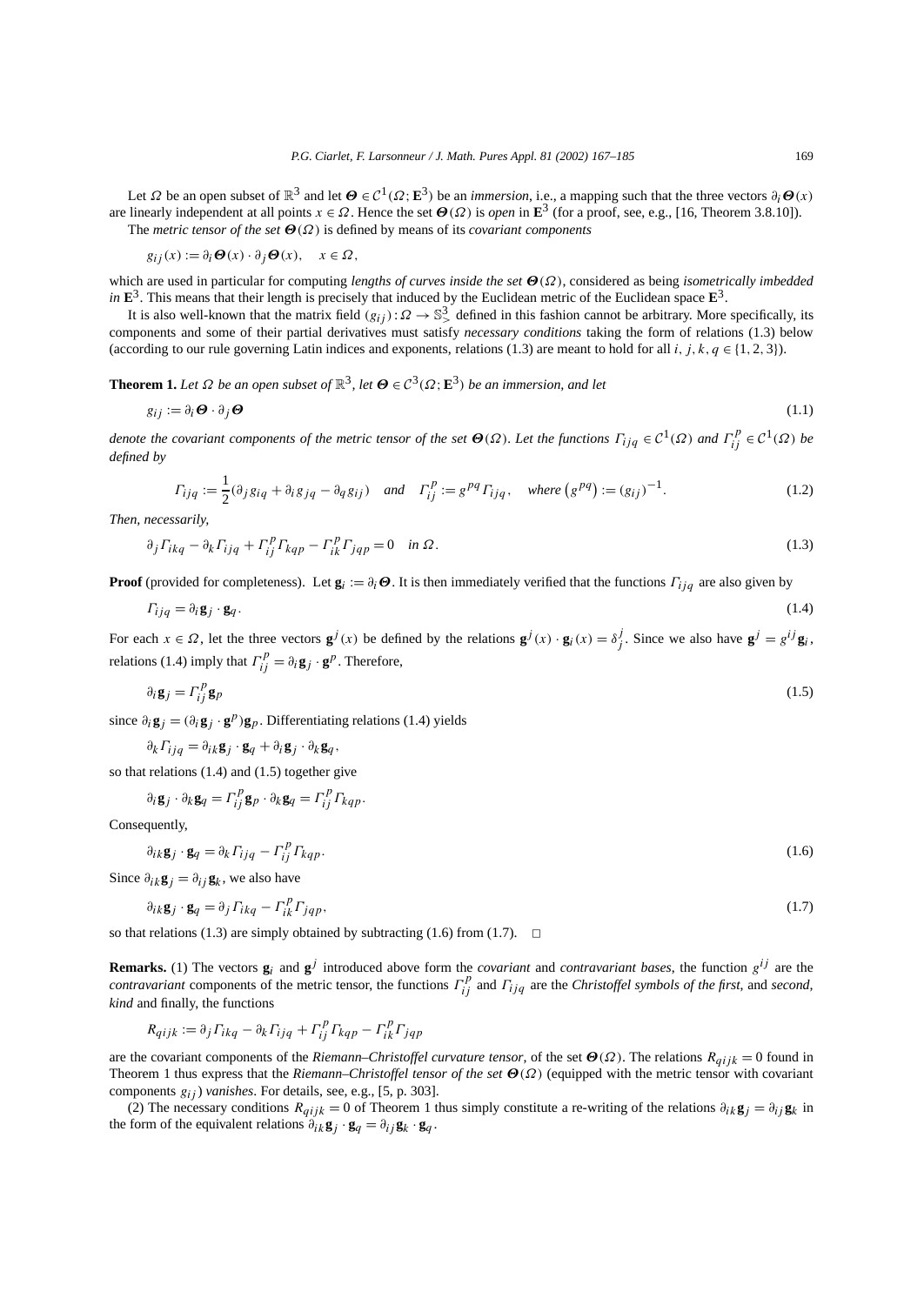# **2. Existence and uniqueness of a mapping defined on an open set in** R<sup>3</sup> **that gives rise to a prescribed metric tensor**

We now turn to the reciprocal questions:

Given an open subset  $\Omega$  of  $\mathbb{R}^3$  and a smooth enough matrix field  $(g_{ij}): \Omega \to \mathbb{S}^3$ , when is it the metric tensor field of an open set *<sup>Θ</sup>(Ω)* <sup>⊂</sup> **<sup>E</sup>**3, i.e., when does there exist an immersion *<sup>Θ</sup>* :*<sup>Ω</sup>* <sup>→</sup> **<sup>E</sup>**<sup>3</sup> such that *gij* <sup>=</sup> *∂i<sup>Θ</sup>* · *∂j <sup>Θ</sup>* in *<sup>Ω</sup>*?

If such an immersion exists, to what extent is it unique?

The answers turn out to be remarkably simple: *Under the additional assumptions that Ω is connected and simply connected, the necessary conditions* (1.3) *of* Theorem 1 *are also sufficient for the existence of such an immersion, and this immersion is unique up to isometries in*  $\mathbb{R}^3$ .

As it does not seem easy to locate a self-contained, elementary, and complete proof of this well-known result of differential geometry in the existing literature, we provide one here for completeness. Its outline follows, with some modifications and simplifications, that of Blume [1]. In addition, we have included and adapted to our present purposes the proof of a crucial global existence theorem for systems of partial differential equations due to Cartan [4]. "Local" versions of the next theorem, based on the theory of locally integrable Pfaff systems and on the Frobenius theorem, are found by Choquet-Bruhat, Dewitt-Morette, Dillard-Bleick [5, p. 303] and Malliavin [14, p. 133].

This result comprises two essentially distinct parts, a *global existence result* (Theorem 2) and a *uniqueness result* (Theorem 3), the latter being called the *rigidity theorem*. Note that these two results are established under *different assumptions* on the set  $\Omega$  and on the smoothness of the field  $(g_{ij})$ .

**Theorem 2** (global existence theorem). *Let*  $\Omega$  *be a connected and simply connected open subset of*  $\mathbb{R}^3$  *and*  $(g_{ij}) \in C^2(\Omega; \mathbb{S}^3)$ *be a matrix field that satisfies*

$$
\partial_j \Gamma_{ikq} - \partial_k \Gamma_{ijq} + \Gamma_{ij}^p \Gamma_{kqp} - \Gamma_{ik}^p \Gamma_{jqp} = 0 \quad \text{in } \Omega,
$$
\n(2.1)

*where*

$$
\Gamma_{ijq} := \frac{1}{2} (\partial_j g_{iq} + \partial_i g_{jq} - \partial_q g_{ij}) \quad \text{and} \quad \Gamma_{ij}^p := g^{pq} \Gamma_{ijq}, \quad \text{where } (g^{pq}) := (g_{ij})^{-1}.
$$

*Then there exists an immersion*  $\mathbf{\Theta} \in C^3(\Omega; \mathbf{E}^3)$  *such that* 

$$
g_{ij} = \partial_i \Theta \cdot \partial_j \Theta \quad \text{in } \Omega. \tag{2.3}
$$

The proof of Theorem 2 relies on a simple, yet crucial, observation. When the mapping  $\mathbf{\Theta} = (\Theta_\ell)$  is *a priori* given (as in Section 1), its components  $\Theta_{\ell}$  satisfy the relations  $\partial_{ij}\Theta_{\ell} = \Gamma_{ij}^p \partial_p \Theta_{\ell}$ , which are nothing but another way of writing the relations  $\partial_i \mathbf{g}_j = \Gamma^p_{ij} \mathbf{g}_p$  (see the proof of Theorem 1). This observation thus suggests to begin by solving (Lemma 2) the linear system of partial differential equations

$$
\partial_i F_{\ell j} = \Gamma_{ij}^p F_{\ell p} \quad \text{in } \Omega \,, \tag{2.4}
$$

whose solutions  $F_{\ell j}: \Omega \to \mathbb{R}$  then constitute natural candidates for the partial derivatives  $\partial_j \Theta_\ell$  of the unknown mapping  $\boldsymbol{\Theta} = (\Theta_{\ell})$  (Lemma 3).

To begin with, we prove the following lemma, which will in turn allow us to re-write relations (2.1) in a slightly different form (cf. equations (2.8)), more appropriate for the existence result of Lemma 2.

**Lemma 1.** Let  $\Omega$  be an open subset of  $\mathbb{R}^3$  and let there be given a field  $(g_{ij}) \in C^2(\Omega; \mathbb{S}^3)$  of symmetric invertible matrices. *The functions Γij q , Γ <sup>p</sup> ij , and <sup>g</sup>pq being defined as in* (2.2)*, define the functions*

$$
R_{qijk} := \partial_j \Gamma_{ikq} - \partial_k \Gamma_{ijq} + \Gamma_{ij}^p \Gamma_{kqp} - \Gamma_{ik}^p \Gamma_{jqp}, \qquad (2.5)
$$

$$
R_{ijk}^p := \partial_j \Gamma_{ik}^p - \partial_k \Gamma_{ij}^p + \Gamma_{ik}^\ell \Gamma_{j\ell}^p - \Gamma_{ij}^\ell \Gamma_{k\ell}^p. \tag{2.6}
$$

*Then*

$$
R_{ijk}^{p} = g^{pq} R_{qijk} \quad and \quad R_{qijk} = g_{pq} R_{ijk}^{p}.
$$
 (2.7)

**Proof.** Let us establish relations  $(2.7)$ <sub>a</sub>. Using the relations

$$
\Gamma_{jq\ell} + \Gamma_{\ell jq} = \partial_j g_{q\ell} \quad \text{and} \quad \Gamma_{ikq} = g_{q\ell} \Gamma_{ik}^{\ell},
$$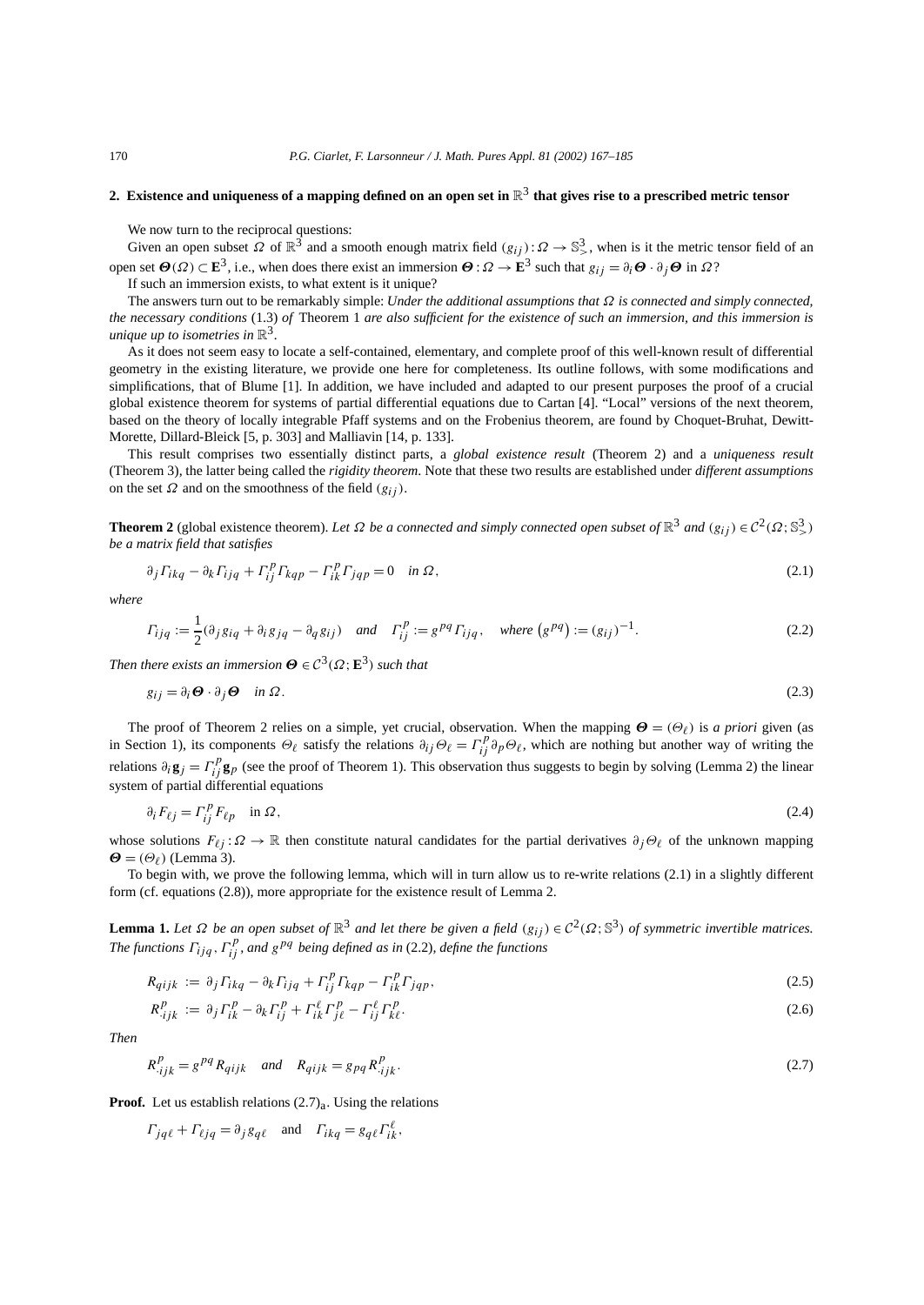which themselves follow from definitions  $(2.2)$ <sub>a</sub> and  $(2.2)$ <sub>b</sub>, and noting that

$$
(g^{pq}\partial_j g_{q\ell} + g_{q\ell}\partial_j g^{pq}) = \partial_j (g^{pq}g_{q\ell}) = 0,
$$

we obtain

$$
g^{pq}(\partial_j \Gamma_{ikq} - \Gamma_{ik}^r \Gamma_{jqr}) = \partial_j \Gamma_{ik}^p - \Gamma_{ikq} \partial_j g^{pq} - \Gamma_{ik}^\ell g^{pq}(\partial_j g_{q\ell} - \Gamma_{\ell jq})
$$
  

$$
= \partial_j \Gamma_{ik}^p + \Gamma_{ik}^\ell \Gamma_{j\ell}^p - \Gamma_{ik}^\ell (g^{pq} \partial_j g_{q\ell} + g_{q\ell} \partial_j g^{pq}) = \partial_j \Gamma_{ik}^p + \Gamma_{ik}^\ell \Gamma_{j\ell}^p.
$$

Likewise,

$$
g^{pq}(\partial_k \Gamma_{ijq} - \Gamma_{ij}^r \Gamma_{kqr}) = \partial_k \Gamma_{ij}^p + \Gamma_{ij}^\ell \Gamma_{kl}^p,
$$

and thus relations (2.7)<sub>a</sub> are established. Relations (2.7)<sub>a</sub> and (2.7)<sub>b</sub> are clearly equivalent.  $\Box$ 

Following Cartan [4], we now establish the existence of solutions to the linear system of partial differential equations (2.4). Note that Cartan's approach was later adapted to *nonlinear* systems of partial differential equations by Thomas [19].

**Lemma 2.** Let  $Ω$  be a connected and simply connected open subset of  $\mathbb{R}^3$  and let there be given functions  $\Gamma_{ij}^p = \Gamma_{ji}^p \in C^1(Ω)$ *satisfying the relations*

$$
\partial_j \Gamma_{ik}^p - \partial_k \Gamma_{ij}^p + \Gamma_{ik}^\ell \Gamma_{j\ell}^p - \Gamma_{ij}^\ell \Gamma_{k\ell}^p = 0 \quad \text{in } \Omega, \tag{2.8}
$$

*which, by Lemma* 1*, are equivalent to relations* (2.1) *when the functions Γ <sup>p</sup> ij are defined as in Theorem* <sup>2</sup>*. Let a point <sup>x</sup>*<sup>0</sup> <sup>∈</sup> *<sup>Ω</sup> and a matrix*  $(F_{\ell j}^0)$  ∈  $\mathbb{M}^3$  *be given. Then there exists one, and only one, field*  $(F_{\ell j})$  ∈  $C^2(\Omega; \mathbb{M}^3)$  *that satisfies* 

$$
\partial_i F_{\ell j}(x) = \Gamma_{ij}^p(x) F_{\ell p}(x), \quad x \in \Omega, \tag{2.9}
$$

$$
F_{\ell j}(x^0) = F_{\ell j}^0. \tag{2.10}
$$

**Proof.** For clarity, the proof is broken into three parts, numbered (i) to (iii).

(i) Let  $x^1$  be an arbitrary point in the set  $\Omega$ , *distinct from*  $x^0$ . Since  $\Omega$  is *connected*, there exists a *path*  $\gamma = (\gamma^i) \in$  $\mathcal{C}^1([0, 1]; \mathbb{R}^3)$  *joining*  $x^0$  *to*  $x^1$  *in*  $\Omega$ ; this means that

$$
\mathbf{y}(0) = x^0
$$
,  $\mathbf{y}(1) = x^1$ , and  $\mathbf{y}(t) \in \Omega$  for all  $0 \le t \le 1$ .

Letting  $x = \gamma(t)$ ,  $0 \le t \le 1$ , in equations (2.9), we conclude that, if a matrix field  $(F_{\ell i}) \in C^1(\Omega; \mathbb{M}^3)$  satisfies equations (2.9), then, *for each integer*  $\ell \in \{1, 2, 3\}$ , the three functions  $\zeta_i \in C^1([0, 1])$  defined by (for simplicity, the dependence on  $\ell$  is dropped in what follows)

$$
\zeta_j(t) := F_{\ell j}(\mathbf{y}(t)), \quad 0 \leqslant t \leqslant 1,\tag{2.11}
$$

satisfy the following *Cauchy problem for a linear system of three ordinary differential equations with respect to three unknowns*:

$$
\frac{\mathrm{d}\zeta_j}{\mathrm{d}t}(t) = \Gamma_{ij}^p(\mathbf{y}(t)) \frac{\mathrm{d}\gamma^i}{\mathrm{d}t}(t) \zeta_p(t), \quad 0 \leq t \leq 1,
$$
\n(2.12)

$$
\zeta_j(0) = \zeta_j^0,\tag{2.13}
$$

where the "initial" values appearing in the Cauchy conditions (2.13) are given by

$$
\zeta_j^0 := F_{\ell j}^0. \tag{2.14}
$$

Note in passing that the three Cauchy problems  $(2.12)$ – $(2.13)$  obtained by letting  $\ell = 1, 2$ , or 3 only differ by their initial values  $\zeta_j^0$ .

It is well known that a Cauchy problem of the form (with self-explanatory notations)

$$
\frac{\mathrm{d}\zeta}{\mathrm{d}t}(t) = \mathbf{A}(t)\zeta(t), \quad 0 \leqslant t \leqslant 1, \qquad \zeta(0) = \zeta^0,
$$

has *one* and *only one* solution  $\zeta \in C^1([0, 1]; \mathbb{R}^3)$  if  $A \in C^0([0, 1]; \mathbb{M}^3)$  (see, e.g., [16, Theorem 4.3.1, p. 388]). Hence each Cauchy problem (2.12)–(2.13) has one and only one solution.

Incidentally, this result already shows that, *if the system* (2.9)–(2.10) *has a solution, it is unique.*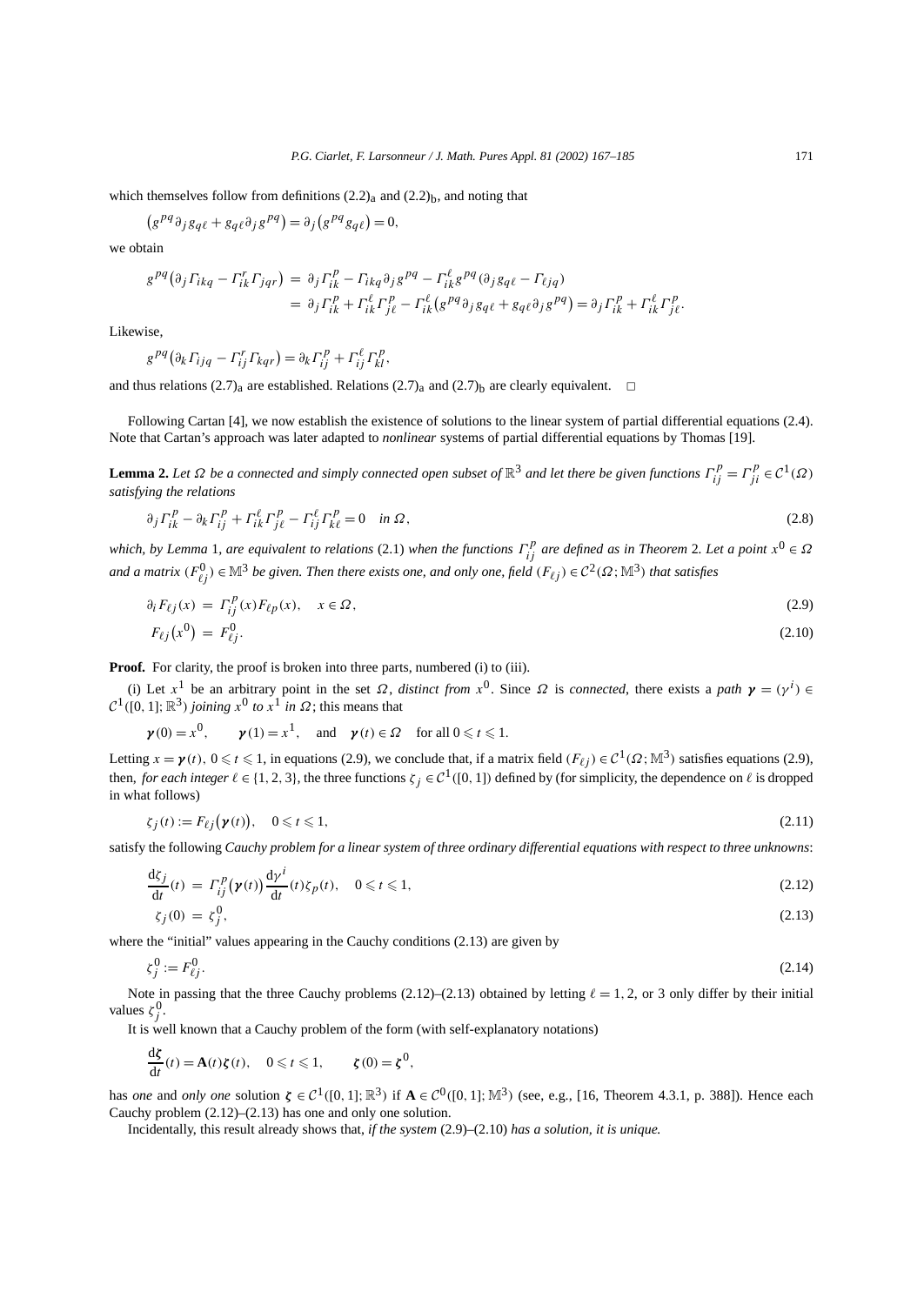(ii) In order that the three values  $\zeta_i(1)$  found by solving (2.12)–(2.13) for a given integer  $\ell \in \{1, 2, 3\}$  be acceptable candidates for the three unknown values  $F_{\ell j}(x^1)$ , they must be of course *independent of the path chosen for joining*  $x^0$  *to*  $x^1$ .

So, let  $γ_0 ∈ C<sup>1</sup>([0, 1]; ℝ<sup>3</sup>)$  and  $γ_1 ∈ C<sup>1</sup>([0, 1]; ℝ<sup>3</sup>)$  be two paths joining *x*<sup>0</sup> to *x*<sup>1</sup> in *Ω*. The open set *Ω* being *simply connected*, there exists a *homotopy*  $\mathbf{G} = (G^i) : [0, 1] \times [0, 1] \to \mathbb{R}^3$  *joining*  $\gamma_0$  *to*  $\gamma_1$  *in*  $\Omega$ , i.e., such that

$$
\begin{aligned}\n\mathbf{G}(\cdot,0) &= \mathbf{y}_0, & \mathbf{G}(\cdot,1) &= \mathbf{y}_1, & \mathbf{G}(t,\lambda) \in \Omega \quad \text{for all } 0 \leq t \leq 1, \ 0 \leq \lambda \leq 1, \\
\mathbf{G}(0,\lambda) &= x^0 \quad \text{and} & \mathbf{G}(1,\lambda) = x^1 \quad \text{for all } 0 \leq \lambda \leq 1,\n\end{aligned}
$$

and that is smooth enough, in the sense that

$$
\mathbf{G} \in \mathcal{C}^1([0, 1] \times [0, 1]; \mathbb{R}^3) \quad \text{and} \quad \frac{\partial}{\partial t} \left( \frac{\partial \mathbf{G}}{\partial \lambda} \right) = \frac{\partial}{\partial \lambda} \left( \frac{\partial \mathbf{G}}{\partial t} \right) \in \mathcal{C}^0([0, 1] \times [0, 1]; \mathbb{R}^3).
$$

Let  $\zeta(\cdot, \lambda) = (\zeta_j(\cdot, \lambda)) \in C^1([0, 1]; \mathbb{R}^3)$  denote for each  $0 \le \lambda \le 1$  the solution of the Cauchy problem (2.12)–(2.13) corresponding to the path  $\mathbf{G}(\cdot, \lambda)$  joining  $x^0$  to  $x^1$ . We thus have

$$
\frac{\partial \zeta_j}{\partial t}(t,\lambda) = \Gamma_{ij}^p \big( \mathbf{G}(t,\lambda) \big) \frac{\partial G^i}{\partial t}(t,\lambda) \zeta_p(t,\lambda) \quad \text{for all } 0 \leq t \leq 1, \ 0 \leq \lambda \leq 1,
$$
\n(2.15)

$$
\zeta_j(0,\lambda) = \zeta_j^0 \quad \text{for all } 0 \le \lambda \le 1. \tag{2.16}
$$

Our objective is to show that

*∂ζj*

$$
\frac{\partial \zeta_j}{\partial \lambda}(1,\lambda) = 0 \quad \text{for all } 0 \le \lambda \le 1,
$$
\n(2.17)

as this relation will imply that  $\zeta_i(1,0) = \zeta_i(1,1)$  as desired. For this purpose, a direct differentiation of (2.15) shows that, for all  $0 \leq t \leq 1$ ,  $0 \leq \lambda \leq 1$ ,

$$
\frac{\partial}{\partial \lambda} \left( \frac{\partial \zeta_j}{\partial t} \right) = \left\{ \Gamma_{ij}^q \Gamma_{kq}^p + \partial_k \Gamma_{ij}^p \right\} \zeta_p \frac{\partial G^k}{\partial \lambda} \frac{\partial G^i}{\partial t} + \Gamma_{ij}^p \zeta_p \frac{\partial}{\partial \lambda} \left( \frac{\partial G^i}{\partial t} \right) + \sigma_q \Gamma_{ij}^q \frac{\partial G^i}{\partial t},\tag{2.18}
$$

where

$$
\sigma_j := \frac{\partial \zeta_j}{\partial \lambda} - \Gamma_{kj}^p \zeta_p \frac{\partial G^k}{\partial \lambda},\tag{2.19}
$$

on the one hand (in (2.18), (2.19), and in (2.20) below,  $\Gamma_{ij}^q$ ,  $\partial_k \Gamma_{ij}^p$ , etc., stand for  $\Gamma_{ij}^q$ (G(·,·)),  $\partial_k \Gamma_{ij}^p$ (G(·,·)), etc.). On the other, a direct differentiation of (2.19) shows that, for all  $0 \le t \le 1$ ,  $0 \le \lambda \le 1$ ,

$$
\frac{\partial}{\partial t}\left(\frac{\partial \zeta_j}{\partial \lambda}\right) = \frac{\partial \sigma_j}{\partial t} + \left\{\partial_i \Gamma^p_{kj} \frac{\partial G^i}{\partial t} \zeta_p + \Gamma^q_{kj} \frac{\partial \zeta_q}{\partial t}\right\} \frac{\partial G^k}{\partial \lambda} + \Gamma^p_{ij} \zeta_p \frac{\partial}{\partial t} \left(\frac{\partial G^i}{\partial \lambda}\right),
$$

so that, by (2.15),

$$
\frac{\partial}{\partial t} \left( \frac{\partial \zeta_j}{\partial \lambda} \right) = \frac{\partial \sigma_j}{\partial t} + \left\{ \partial_i \Gamma^p_{kj} + \Gamma^q_{kj} \Gamma^p_{iq} \right\} \zeta_p \frac{\partial G^i}{\partial t} \frac{\partial G^k}{\partial \lambda} + \Gamma^p_{ij} \zeta_p \frac{\partial}{\partial t} \left( \frac{\partial G^i}{\partial \lambda} \right). \tag{2.20}
$$

Since

$$
\frac{\partial}{\partial \lambda} \left( \frac{\partial \zeta_j}{\partial t} \right) = \frac{\partial}{\partial t} \left( \frac{\partial \zeta_j}{\partial \lambda} \right) \quad \text{and} \quad \frac{\partial}{\partial \lambda} \left( \frac{\partial G^i}{\partial t} \right) = \frac{\partial}{\partial t} \left( \frac{\partial G^i}{\partial \lambda} \right)
$$

by assumption, subtracting (2.20) from (2.18) yields

$$
\frac{\partial \sigma_j}{\partial t} + \left\{\partial_i \Gamma_{kj}^p - \partial_k \Gamma_{ij}^p + \Gamma_{kj}^q \Gamma_{iq}^p - \Gamma_{ij}^q \Gamma_{kq}^p\right\} \zeta_p \frac{\partial G^k}{\partial \lambda} \frac{\partial G^i}{\partial t} - \Gamma_{ij}^q \frac{\partial G^i}{\partial t} \sigma_q = 0.
$$

The assumed symmetries  $\Gamma_{ij}^p = \Gamma_{ji}^p$  combined with the assumed relations (2.8) show that

$$
\partial_i \Gamma_{kj}^p - \partial_k \Gamma_{ij}^p + \Gamma_{kj}^q \Gamma_{iq}^p - \Gamma_{ij}^q \Gamma_{kq}^p = 0,
$$

on the one hand. On the other,

$$
\sigma_j(0,\lambda) = \frac{\partial \zeta_j}{\partial \lambda}(0,\lambda) - \Gamma_{kj}^p(\mathbf{G}(0,\lambda))\zeta_p(0,\lambda)\frac{\partial G^k}{\partial \lambda}(0,\lambda) = 0,
$$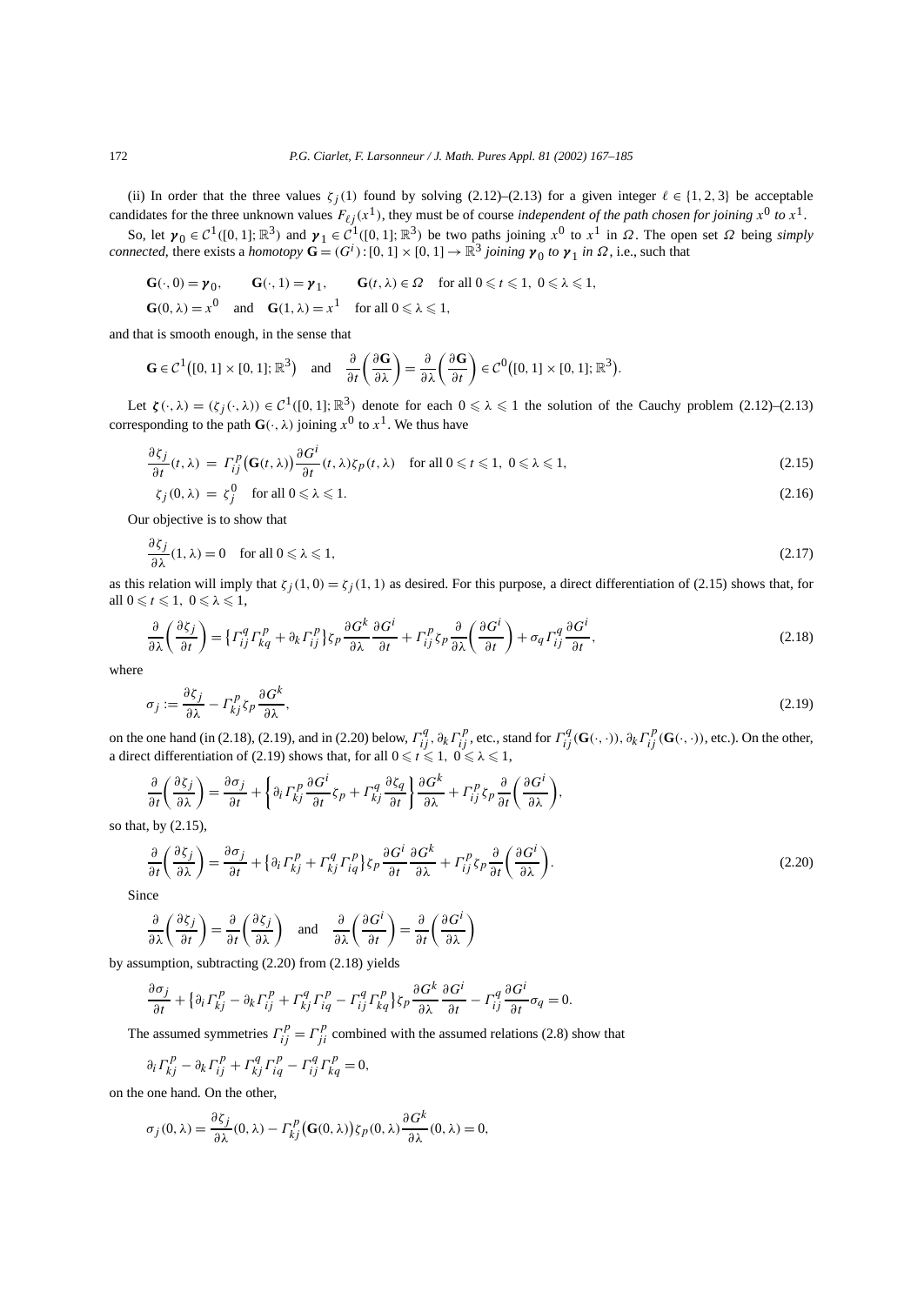since  $\zeta_j^0(0, \lambda) = \zeta_j^0$  (cf. (2.16)) and  $\mathbf{G}(0, \lambda) = x^0$  for all  $0 \le \lambda \le 1$ . Therefore, for any *fixed* value of the parameter  $\lambda \in [0, 1]$ , each function *σj (*·*, λ)* defined by (2.19) satisfies a *Cauchy problem for an ordinary differential equation*, viz.,

$$
\frac{d\sigma_j}{dt}(t,\lambda) = \Gamma_{ij}^q(\mathbf{G}(t,\lambda)) \frac{\partial G^i}{\partial t}(t,\lambda)\sigma_q(t,\lambda), \quad 0 \le t \le 1,
$$
\n(2.21)  
\n
$$
\sigma_j(0,\lambda) = 0.
$$
\n(2.22)

But the solution of (2.21)–(2.22) is unique; consequently  $\sigma_i(t, \lambda) = 0$  for all  $0 \le t \le 1$ . In particular then,

$$
\sigma_j(1,\lambda) = \frac{\partial \zeta_j}{\partial \lambda}(1,\lambda) - \Gamma_{kj}^p(\mathbf{G}(1,\lambda))\zeta_p(1,\lambda)\frac{\partial G^k}{\partial \lambda}(1,\lambda) = 0 \quad \text{for all } 0 \leq \lambda \leq 1,
$$

and thus relations (2.17) hold since  $G(1, \lambda) = x^1$  for all  $0 \le \lambda \le 1$ .

(iii) For each integer  $\ell$ , we may thus unambiguously define a vector field  $(F_{\ell j})$ :  $\Omega \to \mathbb{R}^3$  by letting

$$
F_{\ell j}(x^1) := \zeta_j(1) \quad \text{for any } x^1 \in \Omega,
$$

where  $\gamma \in C^1([0, 1]; \mathbb{R}^3)$  is any path joining  $x^0$  to  $x^1$  in  $\Omega$  and the vector field  $(\zeta_i) \in C^1([0, 1])$  is the solution of the Cauchy problem (2.12)–(2.13) corresponding to such a path.

To establish that such a vector field is indeed the  $\ell$ th row-vector field of the unknown matrix field we are seeking, we need to show that  $(F_{\ell j})_{j=1}^3 \in C^1(\Omega;\mathbb{R}^3)$  and that this field does satisfy the partial differential equations (2.9) corresponding to the fixed integer  $\ell$  used in the Cauchy problem (2.12)–(2.13).

Let *x* be an arbitrary point in  $\Omega$  and let the integer  $i \in \{1, 2, 3\}$  be *fixed* in what follows. Then there exist  $x^1 \in \Omega$ , a path  $\gamma \in C^1([0, 1]; \mathbb{R}^3)$  joining  $x^0$  to  $x^1$  in  $\Omega, \tau \in ]0, 1[$ , and an open interval  $I \subset [0, 1]$  containing  $\tau$  such that

 $\gamma(t) = x + (t - \tau)\mathbf{e}_i$  for  $t \in I$ ,

where  $e_i$  is the *i*th basis vector in  $\mathbb{R}^3$ . Since each function  $\zeta_i$  is continuously differentiable in [0, 1] and satisfies the differential equation (2.12),

$$
\zeta_j(t) = \zeta_j(\tau) + (t - \tau) \frac{\mathrm{d}\zeta_j}{\mathrm{d}t}(\tau) + \mathrm{o}(t - \tau) = \zeta_j(\tau) + (t - \tau) \Gamma_{ij}^p (\mathbf{y}(\tau)) \zeta_p(\tau) + \mathrm{o}(t - \tau)
$$

for all  $t \in I$ . Equivalently,

$$
F_{\ell j}(x + (t - \tau)\mathbf{e}_i) = F_{\ell j}(x) + (t - \tau) \Gamma_{ij}^p(x) F_{\ell p}(x) + o(t - x).
$$

This relation shows that each function  $F_{\ell j}$  possesses partial derivatives in the set  $\Omega$ , given at each  $x \in \Omega$  by

$$
\partial_i F_{\ell p}(x) = \Gamma_{ij}^p(x) F_{\ell p}(x).
$$

Consequently, the matrix field  $(F_{\ell i})$  is of class  $\mathcal{C}^1$  in  $\Omega$  (its partial derivatives are continuous in  $\Omega$ ) and it satisfies the partial differential equations (2.9), as desired. Differentiating equations (2.9) shows that the matrix field  $(F_{\ell i})$  is in fact of class  $C^2$ in  $Ω$ .  $□$ 

**Remark.** The assumptions (2.8) made in Lemma 2 on the functions  $\Gamma_{ij}^p = \Gamma_{ji}^p$  are thus *sufficient* conditions for equations (2.9) to have solutions. Conversely, a simple computation shows that they may be also viewed as *necessary* conditions, simply expressing that, if equations (2.9) have a solution, then necessarily  $\partial_{ik}F_{\ell j} = \partial_{ki}F_{\ell j}$  in  $\Omega$ .

It is no surprise that these necessary conditions are of the same nature as those of Theorem 1, viz.,  $\partial_i k g_j = \partial_{ij} g_k$  in  $\Omega$ .

In order to conclude the proof of Theorem 1, it remains to adequately choose the "initial" conditions  $F_{\ell j}^0$  appearing in equations (2.10):

**Lemma 3.** *Let* Ω *be a connected and simply connected subset of*  $\mathbb{R}^3$  *and let*  $(g_{ij}) \in C^2(\Omega; \mathbb{S}^3)$  *be a matrix field satisfying equations* (2.1)*, the functions*  $\Gamma_{ijq}$  *,*  $\Gamma_{ij}^p$ *, and*  $g^{pq}$  *being defined as in* (2.2)*.* 

Given an arbitrary point  $x^0 \in \Omega$ , let  $(F_{\ell j}^0) \in \mathbb{S}^3$ , denote the square root of the matrix  $(g_{ij}^0) := (g_{ij}(x^0)) \in \mathbb{S}^3_\ge$ .

*Let*  $(F_{\ell j}) \in C^2(\Omega; \mathbb{M}^3)$  *denote the solution of the corresponding system* (2.9)–(2.10); *this solution exists and is unique by Lemmas* 1 *and* 2*. Then there exists an immersion*  $\mathbf{\Theta} = (\Theta_{\ell}) \in C^3(\Omega; \mathbb{E}^3)$  *such that* 

$$
\partial_j \Theta_\ell = F_{\ell j} \quad \text{and} \quad g_{ij} = \partial_i \Theta \cdot \partial_j \Theta \quad \text{in } \Omega \,. \tag{2.23}
$$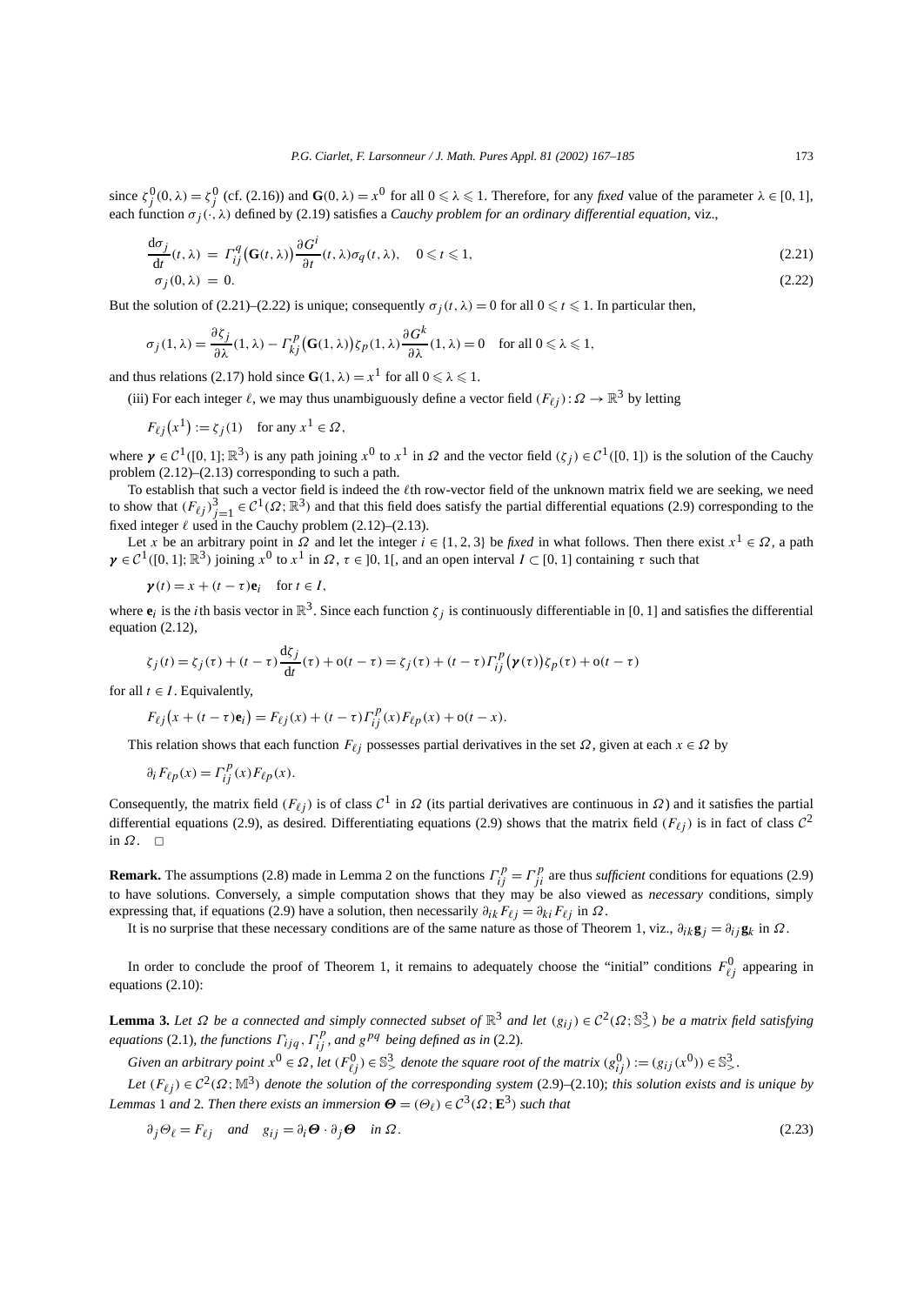**Proof.** (i) We first show that *the three vector fields defined by*

$$
\mathbf{g}_j := (F_{\ell j})_{\ell=1}^3 \in \mathcal{C}^2(\Omega; \mathbb{R}^3)
$$
\n
$$
(2.24)
$$

*satisfy*

$$
\mathbf{g}_i \cdot \mathbf{g}_j = g_{ij} \quad \text{in } \Omega. \tag{2.25}
$$

To this end, we note that, by construction, these fields satisfy

$$
\partial_i \mathbf{g}_j = \Gamma_{ij}^p \mathbf{g}_p \quad \text{in } \Omega, \n\mathbf{g}_j(x^0) = \mathbf{g}_j^0,
$$
\n(2.26)

where  $\mathbf{g}^0_j$  is the *j*th column vector of the matrix  $\sqrt{g_{ij}(x^0)} \in \mathbb{S}^3$ . Hence the matrix field  $(\mathbf{g}_i \cdot \mathbf{g}_j) \in C^2(\Omega; \mathbb{M}^3)$  satisfies

$$
\partial_k (\mathbf{g}_i \cdot \mathbf{g}_j) = \Gamma_{kj}^m (\mathbf{g}_m \cdot \mathbf{g}_i) + \Gamma_{ki}^m (\mathbf{g}_m \cdot \mathbf{g}_j) \quad \text{in } \Omega, \tag{2.28}
$$

$$
(\mathbf{g}_i \cdot \mathbf{g}_j)(x^0) = g_{ij}^0. \tag{2.29}
$$

By  $(2.2)_a$ ,  $\partial_k g_{ij} = \Gamma_{ikj} + \Gamma_{jki}$ , and by  $(2.2)_b - (2.2)_c$ ,  $\Gamma_{ijq} = g_{pq} \Gamma_{ij}^p$ . Hence the matrix field  $(g_{ij}) \in C^2(\Omega; \mathbb{S}^3)$  satisfies

$$
\partial_k g_{ij} = \Gamma_{kj}^m g_{mi} + \Gamma_{ki}^m g_{mj} \quad \text{in } \Omega, \tag{2.30}
$$

$$
g_{ij}(x^0) = g_{ij}^0.
$$
 (2.31)

Viewed as a system of partial differential equations, together with "initial" conditions, with respect to the matrix field  $(g_{ii})$ :  $\Omega \to \mathbb{M}^3$ , the system (2.30)–(2.31) can have *at most one solution* in the space  $C^2(\Omega;\mathbb{M}^3)$ . To see this, let  $x^1 \in \Omega$  be distinct from  $x^0$  and let  $\gamma \in C^1([0, 1]; \mathbb{R}^3)$  be any path joining  $x^0$  to  $x^1$  in  $\Omega$  (as in part (i) of the proof of Lemma 2). Then the nine functions  $g_{ij}(\mathbf{y}(t))$ ,  $0 \le t \le 1$ , satisfy a Cauchy problem for a linear system of nine ordinary differential equations and this Cauchy problem has *at most one* solution. By inspecting (2.28)–(2.29) and (2.30)–(2.31), we thus conclude that the fields  $\mathbf{g}_i \in C^2(\Omega; \mathbb{R}^3)$  defined in (2.24) satisfy (2.25).

(ii) It thus remains to show that *there exists an immersion*  $\mathbf{\Theta} \in C^3(\Omega; \mathbf{E}^3)$  *such that* 

$$
\partial_i \Theta = \mathbf{g}_i \quad \text{in } \Omega \,, \tag{2.32}
$$

where  $\mathbf{g}_i$  are the vector fields defined in (2.24).<br>By (2.2),  $\Gamma_{ij}^p = \Gamma_{ji}^p$ ; hence any solution  $(F_{\ell j}) \in C^2(\Omega; \mathbb{M}^3)$  of the system (2.9)–(2.10) satisfies

 $\partial_i F_{\ell i} = \partial_j F_{\ell i}$  in  $\Omega$ .

The open set  $\Omega$  being *simply connected, Poincaré's theorem* shows that, *for each integer*  $\ell$ , there exists a function  $\Theta_{\ell} \in C^3(\Omega)$ such that

$$
\partial_i \Theta_\ell = F_{\ell i} \quad \text{in } \Omega,
$$

or, equivalently, such that the mapping  $\mathbf{\Theta} := (\Theta_\ell) \in C^3(\Omega; \mathbf{E}^3)$  satisfies equations (2.32). That  $\mathbf{\Theta}$  is an immersion follows from the assumed invertibility of the matrices  $(g_{ij})$ . The proof of Lemma 3, and consequently that of Theorem 2, are thus complete.  $\square$ 

**Remark.** The assumed positive definiteness of the matrices  $(g_{ij})$  is used only in Lemma 3, for defining an *ad hoc* "initial" vector  $g_i^0$  in the system (2.26)–(2.27).

We now turn to the question of *uniqueness*. The proof given here is adapted from Ciarlet [6, Theorems 1.8–1 and 1.8–2] and Blume [1, Theorem 2.1].

**Theorem 3** (rigidity theorem). Let Ω be a connected open subset of  $\mathbb{R}^3$  and let  $Θ ∈ C^1(Ω; E^3)$  and  $\widetildeΘ ∈ C^1(Ω; E^3)$  be two *immersions whose associated metric tensors satisfy* (with self-explanatory notations)

$$
g_{ij} = \widetilde{g}_{ij} \quad \text{in } \Omega. \tag{2.33}
$$

*Then there exist a vector*  $\mathbf{c} \in \mathbf{E}^3$  *and an orthogonal matrix* **Q** *of order three such that* 

$$
\Theta(x) = \mathbf{c} + \mathbf{Q}\tilde{\Theta}(x) \quad \text{for all } x \in \Omega. \tag{2.34}
$$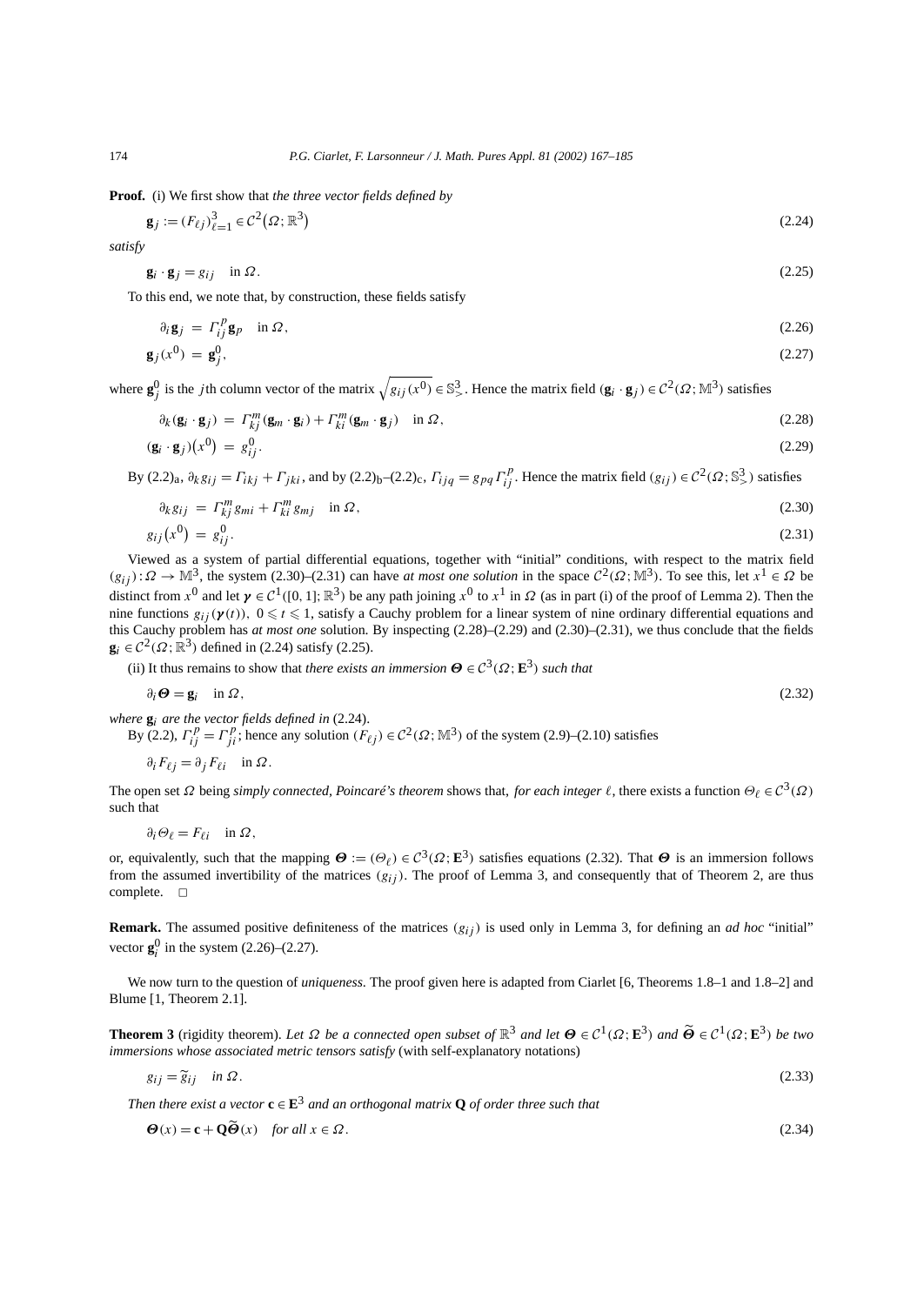**Proof.** For convenience, *the three-dimensional vector space*  $\mathbb{R}^3$  *is identified throughout this proof with the Euclidean space*  $\mathbf{E}^3$ . In particular then,  $\mathbb{R}^3$  inherits the inner product and norm of  $\mathbf{E}^3$ . We also use the following notation: The matrix representing the *Fréchet derivative* at  $x \in \Omega$  of a differentiable mapping  $\mathbf{\Theta} = (\Theta_{\ell}) : \Omega \to \mathbf{E}^3$  is denoted

$$
\nabla \Theta(x) := \left(\partial_j \Theta_\ell(x)\right) \in \mathbb{M}^3,
$$

where  $\ell$  is the row index and *j* the column index (equivalently,  $\nabla \Theta(x)$  is the matrix of order three whose *j*th column vector is  $\partial_i \Theta$ , and the *spectral norm* of a matrix  $\mathbf{A} \in \mathbb{M}^3$  is denoted

$$
|\mathbf{A}| := \sup\{|\mathbf{A}\mathbf{v}|\colon \mathbf{v} \in \mathbb{R}^3, \ |\mathbf{v}| = 1\}.
$$

To begin with, we consider the special case where  $\tilde{\boldsymbol{\Theta}}$  :  $\Omega \to \mathbf{E}^3 = \mathbb{R}^3$  is the *identity mapping*. Solving equations (2.33) reduces in this case to finding  $\mathbf{\Theta} \in \mathcal{C}^1(\Omega; \mathbf{E}^3)$  such that

$$
\nabla \Theta(x)^{\mathrm{T}} \nabla \Theta(x) = \mathbf{I} \quad \text{for all } x \in \Omega. \tag{2.35}
$$

How to solve equations (2.35) is the object of parts (i) to (iii).

(i) We first establish that *a mapping*  $\Theta \in C^1(\Omega; \mathbf{E}^3)$  *that satisfies* (2.35) *is locally an isometry: Given any point*  $x^0 \in \Omega$ *, there exists an open neighborhood V of x*<sup>0</sup> *contained in Ω such that*

$$
|\boldsymbol{\Theta}(y) - \boldsymbol{\Theta}(x)| = |y - x| \quad \text{for all } x, y \in V.
$$
 (2.36)

Let *B* be an open ball centered at  $x^0$  and contained in  $\Omega$ . Since the set *B* is convex, the *mean-value theorem* shows that

$$
\big|\boldsymbol{\Theta}(y)-\boldsymbol{\Theta}(x)\big|\leqslant \sup_{z\in\,]x,y[}\big|\nabla\boldsymbol{\Theta}(z)\big||y-x| \quad \text{for all } x,y\in B.
$$

Since the spectral norm of an orthogonal matrix is one, we thus have

$$
|\boldsymbol{\Theta}(y) - \boldsymbol{\Theta}(x)| \le |y - x| \quad \text{for all } x, y \in B. \tag{2.37}
$$

Since the matrix  $\nabla \Theta(x^0)$  is invertible, the *local inversion theorem* shows that there exist an open neighborhood *V* of  $x^0$ contained in  $\Omega$  and an open neighborhood  $\widehat{V}$  of  $\Theta(x^0)$  in  $\mathbf{E}^3$  such that the restriction of  $\Theta$  to  $\widehat{V}$  is a  $\mathcal{C}^1$ -diffeomorphism from  $V$ onto  $\dot{V}$ . Besides, there is no loss of generality in assuming that  $V$  is contained in  $B$  and that  $\dot{V}$  is convex (to see this, apply the local inversion theorem first to the restriction of  $\Theta$  to *B*, thus producing a "first" neighborhood *V'* of *x*<sup>0</sup> contained in *B*, then to the restriction of the inverse mapping obtained in this fashion to an open ball  $\hat{V}$  centered at  $\Theta(x^0)$  and contained in  $\Theta(V')$ ).

Let  $\Theta^{-1}$ :  $\widehat{V} \to V$  denote the inverse mapping of  $\Theta : V \to \widehat{V}$ . The chain rule applied to the relation  $\Theta^{-1}(\Theta(x)) = x$  for all  $x \in V$  then shows that

$$
\widehat{\nabla} \Theta^{-1}(\widehat{x}) = \nabla \Theta(x)^{-1} \quad \text{for all } \widehat{x} = \Theta(x), \ x \in V.
$$

The matrix  $\widehat{\nabla} \Theta^{-1}(\widehat{x})$  being thus orthogonal for all  $\widehat{x} \in \widehat{V}$ , the mean-value theorem applied in the convex set  $\widehat{V}$  shows that

$$
\left|\boldsymbol{\Theta}^{-1}(\widehat{\mathbf{y}})-\boldsymbol{\Theta}^{-1}(\widehat{\mathbf{x}})\right|\leqslant|\widehat{\mathbf{y}}-\widehat{\mathbf{x}}|\quad\text{for all }\widehat{\mathbf{x}},\widehat{\mathbf{y}}\in\widehat{V},
$$

or equivalently, that

$$
|y - x| \leqslant |\boldsymbol{\Theta}(y) - \boldsymbol{\Theta}(x)| \quad \text{for all } x, y \in V. \tag{2.38}
$$

Since  $V \subset B$ , inequalities (2.37) and (2.38) together yield the desired relation (2.36).

(ii) We next establish that, *if a mapping*  $\Theta \in C^1(\Omega; \mathbf{E}^3)$  *is locally an isometry*, in the sense that, given any  $x^0 \in \Omega$ , there exists an open neighborhood *V* of *x*<sup>0</sup> contained in *Ω* such that relation (2.36) is satisfied, *then its derivative is locally constant*, in the sense that

$$
\nabla \Theta(x) = \nabla \Theta \left( x^0 \right) \quad \text{for all } x \in V. \tag{2.39}
$$

The set *V* being that found in (i), let the differentiable function  $F: V \times V \to \mathbb{R}$  be defined for all  $x = (x_p) \in V$  and all  $y = (y_p) \in V$  by

$$
F(x, y) := (\Theta_{\ell}(y) - \Theta_{\ell}(x))(\Theta_{\ell}(y) - \Theta_{\ell}(x)) - (y_{\ell} - x_{\ell})(y_{\ell} - x_{\ell}).
$$

Then  $F(x, y) = 0$  for all  $x, y \in V$  by (i). Hence

$$
G_i(x, y) := \frac{1}{2} \frac{\partial F}{\partial y_i}(x, y) = \frac{\partial \Theta_\ell}{\partial y_i}(y) (\Theta_\ell(y) - \Theta_\ell(x)) - \delta_i \ell(y_\ell - x_\ell) = 0
$$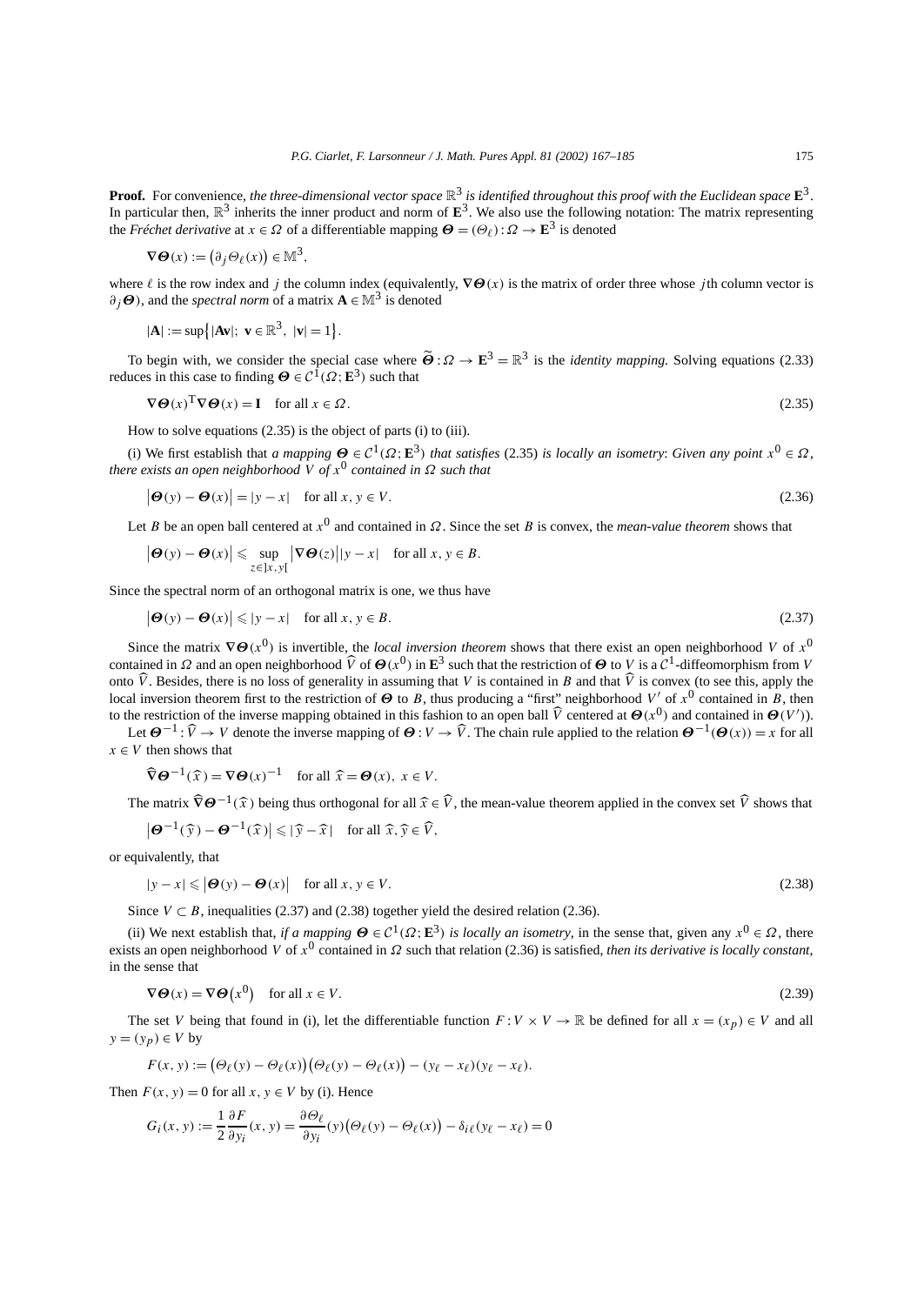for all  $x, y \in V$ . For a fixed  $y \in V$ , each function  $G_i(\cdot, y): V \to \mathbb{R}$  is differentiable and its derivative vanishes. Consequently,

$$
\frac{\partial G_i}{\partial x_j}(x, y) = -\frac{\partial \Theta_\ell}{\partial y_i}(y) \frac{\partial \Theta_\ell}{\partial x_j}(x) + \delta_{ij} = 0 \quad \text{for all } x, y \in V,
$$

or equivalently, in matrix form,

 $\nabla \Theta(v)^{\text{T}} \nabla \Theta(x) = \textbf{I}$  for all  $x, y \in V$ .

Letting  $y = x^0$  in this relation yields relation (2.39).

(iii) By (ii), the mapping  $\nabla \Theta : \Omega \to \mathbb{M}^3$  is differentiable and its derivative vanishes in  $\Omega$ . Therefore *the mapping Θ* :*Ω* → **E**<sup>3</sup> *is twice differentiable and its second Fréchet derivative vanishes in Ω*. The open set *Ω* being *connected*, a classical result from differential calculus (see, e.g., [16, Theorem 3.7.10]) shows that the mapping *Θ* is *affine* in *Ω*, i.e., there exists a vector  $\mathbf{c} \in \mathbf{E}^3$  and a matrix  $\mathbf{O} \in \mathbb{M}^3$  such that

 $\Theta(x) = \mathbf{c} + \mathbf{Q}\mathbf{z}$  for all  $x \in \Omega$ .

Besides,  $\mathbf{Q} = \nabla \mathbf{\Theta}(x^0)$  is an orthogonal matrix by (2.35).

(iv) We now consider the "general" equations (2.33), noting that they equivalently read

$$
\nabla \Theta(x)^{\mathrm{T}} \nabla \Theta(x) = \nabla \widetilde{\Theta}(x)^{\mathrm{T}} \nabla \widetilde{\Theta}(x) \quad \text{for all } x \in \Omega.
$$
 (2.40)

Given any point  $x^0 \in \Omega$ , let the neighborhoods *V* of  $x^0$  and  $\hat{V}$  of  $\Theta(x^0)$  and the mapping  $\Theta^{-1} : \hat{V} \to V$  be defined as in part (i) (by assumption, the mapping  $\ddot{\Theta}$  is an immersion; hence the matrix  $\nabla \Theta(x^0)$  is invertible).

Consider the composite mapping

$$
\widehat{\Phi} := \widetilde{\Theta} \circ \Theta^{-1} : \widehat{V} \to \mathbf{E}^3.
$$

 $\text{Clearly, } \widehat{\Phi} \in \mathcal{C}^1(\widehat{V}; \mathbf{E}^3) \text{ and }$ 

$$
\widehat{\nabla}\widehat{\Phi}(\widehat{x}) = \nabla\widetilde{\Theta}(x)\widehat{\nabla}\Theta^{-1}(\widehat{x}) = \nabla\widetilde{\Theta}(x)\nabla\Theta(x)^{-1} \quad \text{for all } \widehat{x} = \Theta(x), x \in V,
$$

so that, by relations (2.40),

$$
\widehat{\nabla}\widehat{\Phi}(\widehat{x})^{\mathrm{T}}\widehat{\nabla}\widehat{\Phi}(\widehat{x}) = \mathbf{I} \quad \text{for all } x \in V.
$$

By parts (i) to (iii), there thus exist a vector  $\mathbf{c} \in \mathbb{R}^3$  and an orthogonal matrix **Q** of order three such that

$$
\widehat{\Phi}(\widehat{x}) = \widetilde{\Theta}(x) = \mathbf{c} + \mathbf{Q}\Theta(x) \quad \text{for all } \widehat{x} = \Theta(x), x \in V,
$$

hence such that

$$
\boldsymbol{\Xi}(x) := \nabla \widetilde{\boldsymbol{\Theta}}(x) \nabla \boldsymbol{\Theta}(x)^{-1} = \mathbf{Q} \quad \text{for all } x \in V.
$$

The *continuous* mapping  $\mathbf{Z}: V \to \mathbb{M}^3$  defined in this fashion is thus *locally constant* in  $\Omega$ . As in part (iii), we conclude from the assumed *connectedness* of  $\Omega$  that the mapping  $\Xi$  is *constant in*  $\Omega$ . Thus the proof is complete.  $\Box$ 

**Remarks.** (1) In terms of metric tensors, parts (i) to (iii) of the above proof provide the solution to the equations  $g_{ij} = \delta_{ij}$  in  $\Omega$ , while part (iv) provides the solution to the equations  $g_{ij} = \partial_i \widetilde{\Theta} \cdot \partial_j \widetilde{\Theta}$  in  $\Omega$ , where  $\widetilde{\Theta} \in C^1(\Omega; \mathbb{E}^3)$  is a given immersion.

(2) The classical *Mazur–Ulam theorem* asserts the following: Let  $\Omega$  be a connected subset in  $\mathbb{R}^n$ , and let  $\Theta : \Omega \to \mathbb{R}^n$  be a mapping that satisfies

 $|\boldsymbol{\Theta}(y) - \boldsymbol{\Theta}(x)| = |y - x|$  for all  $x, y \in \Omega$ .

Then there exist a vector  $\mathbf{c} \in \mathbb{R}^n$  and an orthogonal matrix **Q** of order *n* such that

 $\Theta(x) = \mathbf{c} + \mathbf{Q}\mathbf{z}$  for all  $x \in \Omega$ .

Parts (ii) and (iii) of the above proof thus provide a proof of this theorem under the additional assumption that the mapping *Θ* is of class  $\mathcal{C}^1$ .

(3) When  $\mathbb{R}^3$  is identified with  $\mathbb{E}^3$  as in the proof of Theorem 3, immersions such as  $\mathbf{\Theta} \in C^1(\Omega; \mathbb{E}^3)$  may be thought of as *deformations* in the sense of "geometrically exact" three-dimensional elasticity (although they should then be in addition injective and orientation-preserving in order to qualify for this definition; for details, see, e.g., [6, Section 1.4]).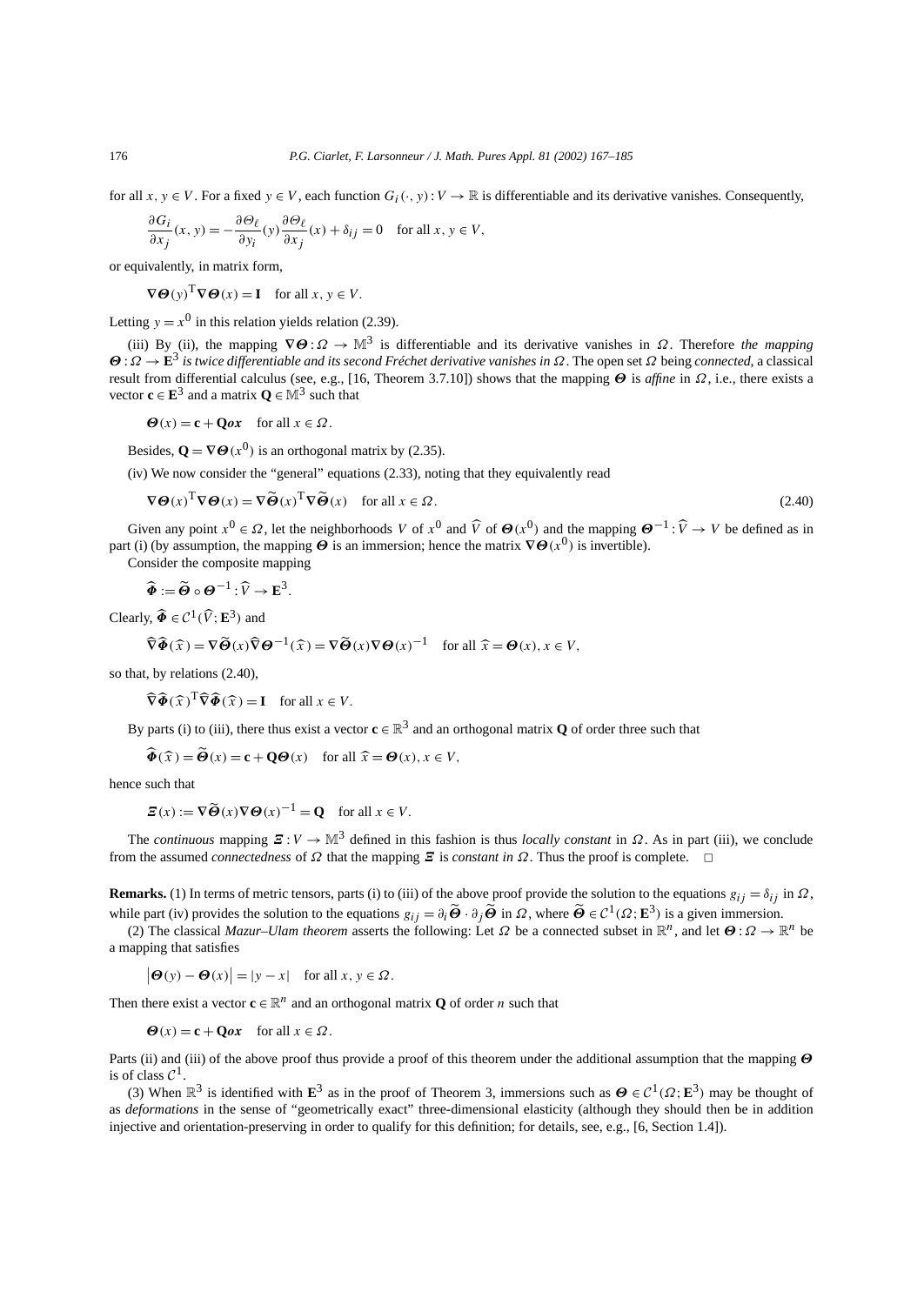## **3. The first and second fundamental forms of a surface**

In addition to the rules governing Latin indices and exponents that we set in Section 1, we henceforth require that *Greek* indices and exponents vary in the set {1*,* 2}. The summation convention with respect to repeated indices and exponents is extended to these indices and exponents.

Let there be given a *two-dimensional vector space*, identified with  $\mathbb{R}^2$ . Let  $y_\alpha$  denote the coordinates of a point  $y \in \mathbb{R}^2$  and let  $\partial_{\alpha} := \partial/\partial y_{\alpha}$  and  $\partial_{\alpha} \beta := \partial^2/\partial y_{\alpha} \partial y_{\beta}$ .

Let  $\omega$  be an open subset of  $\mathbb{R}^2$  and let  $\theta \in C^2(\omega; \mathbb{E}^3)$  be an *immersion*, i.e., a mapping such that the two vectors  $\partial_{\alpha} \theta(y)$  are linearly independent at all points  $y \in \omega$ . The image  $\theta(\omega)$  is a *surface* in  $\mathbf{E}^3$ .

The *first fundamental form of the surface θ(ω)* is defined by means of its *covariant components*

$$
a_{\alpha\beta}(y) := \partial_{\alpha}\theta(y) \cdot \partial_{\beta}\theta(y), \quad y \in \omega,
$$

which are used in particular for computing *lengths of curves on the surface θ(ω)*, considered as being *isometrically imbedded*  $in \mathbb{E}^3$ .

The *second fundamental form of the surface*  $\theta(\omega)$  is defined by means of its *covariant components* 

$$
b_{\alpha\beta}(y) := \partial_{\alpha\beta} \theta(y) \cdot \left\{ \frac{\partial_1 \theta(y) \wedge \partial_2 \theta(y)}{|\partial_1 \theta(y) \wedge \partial_2 \theta(y)|} \right\}, \quad y \in \omega,
$$

which, together with those of the first fundamental form, are used for computing *curvatures of curves on the surface θ(ω)*.

It is also well known that the matrix fields  $(a_{\alpha\beta})$ : $\omega \to \mathbb{S}^2$  and  $(b_{\alpha\beta})$ : $\omega \to \mathbb{S}^2$  defined in this fashion cannot be arbitrary. More specifically, their components and some of their partial derivatives must satisfy *necessary conditions* taking the form of relations (3.3)–(3.4) below (meant to hold for all  $\alpha$ ,  $\beta$ ,  $\sigma$ ,  $\tau \in \{1, 2\}$ ), which respectively constitute the *Gauss*, and *Codazzi*– *Mainardi, equations.*

**Theorem 4.** Let  $\omega$  be an open subset of  $\mathbb{R}^2$ , let  $\theta \in C^3(\omega; \mathbb{E}^3)$  be an immersion, and let

$$
a_{\alpha\beta} := \partial_{\alpha} \theta \cdot \partial_{\beta} \theta \quad and \quad b_{\alpha\beta} := \partial_{\alpha\beta} \theta \cdot \left\{ \frac{\partial_1 \theta \wedge \partial_2 \theta}{|\partial_1 \theta \wedge \partial_2 \theta|} \right\}
$$
(3.1)

*denote the first and second fundamental forms of the surface*  $\theta(\omega)$ *. Let the functions*  $C_{\alpha\beta\tau}\in{\cal C}^1(\omega)$  *and*  $C_{\alpha\beta}^\sigma\in{\cal C}^1(\omega)$  *be defined by*

$$
C_{\alpha\beta\tau} := \frac{1}{2} (\partial_{\beta} a_{\alpha\tau} + \partial_{\alpha} a_{\beta\tau} - \partial_{\tau} a_{\alpha\beta}) \quad \text{and} \quad C_{\alpha\beta}^{\sigma} := a^{\sigma\tau} C_{\alpha\beta\tau}, \quad \text{where } (a^{\sigma\tau}) := (a_{\alpha\beta})^{-1}.
$$
 (3.2)

*Then, necessarily,*

$$
\partial_{\beta} C_{\alpha\sigma\tau} - \partial_{\sigma} C_{\alpha\beta\tau} + C_{\alpha\beta}^{\mu} C_{\sigma\tau\mu} - C_{\alpha\sigma}^{\mu} C_{\beta\tau\mu} = b_{\alpha\sigma} b_{\beta\tau} - b_{\alpha\beta} b_{\sigma\tau} \quad \text{in } \omega,
$$
\n(3.3)

$$
\partial_{\beta}b_{\alpha\sigma} - \partial_{\sigma}b_{\alpha\beta} + C_{\alpha\sigma}^{\mu}b_{\beta\mu} - C_{\alpha\beta}^{\mu}b_{\sigma\mu} = 0 \quad \text{in } \omega. \tag{3.4}
$$

**Proof** (provided for completeness). Let  $\mathbf{a}_{\alpha} := \partial_{\alpha} \theta$ . It is then immediately verified that the functions  $C_{\alpha\beta\tau}$  are also given by

$$
C_{\alpha\beta\tau} = \partial_{\alpha} \mathbf{a}_{\beta} \cdot \mathbf{a}_{\tau}.\tag{3.5}
$$

Let  $\mathbf{a}_3 := (\mathbf{a}_1 \wedge \mathbf{a}_2)/|\mathbf{a}_1 \wedge \mathbf{a}_2|$  and, for each  $y \in \omega$ , let the three vectors  $\mathbf{a}^j(y)$  be defined by the relations  $\mathbf{a}^j(y) \cdot \mathbf{a}_i(y) = \delta_i^j$ . Since we also have  $\mathbf{a}^{\beta} = a^{\alpha\beta} \mathbf{a}_{\alpha}$  and  $\mathbf{a}^3 = \mathbf{a}_3$ , relations (3.5) imply that  $C^{\sigma}_{\alpha\beta} = \partial_{\alpha} \mathbf{a}_{\beta} \cdot \mathbf{a}^{\sigma}$ , hence that

$$
\partial_{\alpha} \mathbf{a}_{\beta} = C^{\sigma}_{\alpha\beta} \mathbf{a}_{\sigma} + b_{\alpha\beta} \mathbf{a}_{3},\tag{3.6}
$$

since  $\partial_{\alpha} \mathbf{a}_{\beta} = (\partial_{\alpha} \mathbf{a}_{\beta} \cdot \mathbf{a}^{\sigma})\mathbf{a}_{\sigma} + (\partial_{\alpha} \mathbf{a}_{\beta} \cdot \mathbf{a}^3)\mathbf{a}_3$ . Differentiating relations (3.5) yields

*∂σCαβτ* = *∂ασ* **a***<sup>β</sup>* · **a***<sup>τ</sup>* + *∂α***a***<sup>β</sup>* · *∂σ* **a***<sup>τ</sup> ,*

so that relations (3.5) and (3.6) together give

$$
\partial_{\alpha} \mathbf{a}_{\beta} \cdot \partial_{\sigma} \mathbf{a}_{\tau} = C^{\mu}_{\alpha\beta} \mathbf{a}_{\mu} \cdot \partial_{\sigma} \mathbf{a}_{\tau} + b_{\alpha\beta} \mathbf{a}_{3} \cdot \partial_{\sigma} \mathbf{a}_{\tau} = C^{\mu}_{\alpha\beta} C_{\sigma\tau\mu} + b_{\alpha\beta} b_{\sigma\tau}.
$$

Consequently,

$$
\partial_{\alpha\sigma} \mathbf{a}_{\beta} \cdot \mathbf{a}_{\tau} = \partial_{\sigma} C_{\alpha\beta\tau} - C_{\alpha\beta}^{\mu} C_{\sigma\tau\mu} - b_{\alpha\beta} b_{\sigma\tau}.
$$
\n(3.7)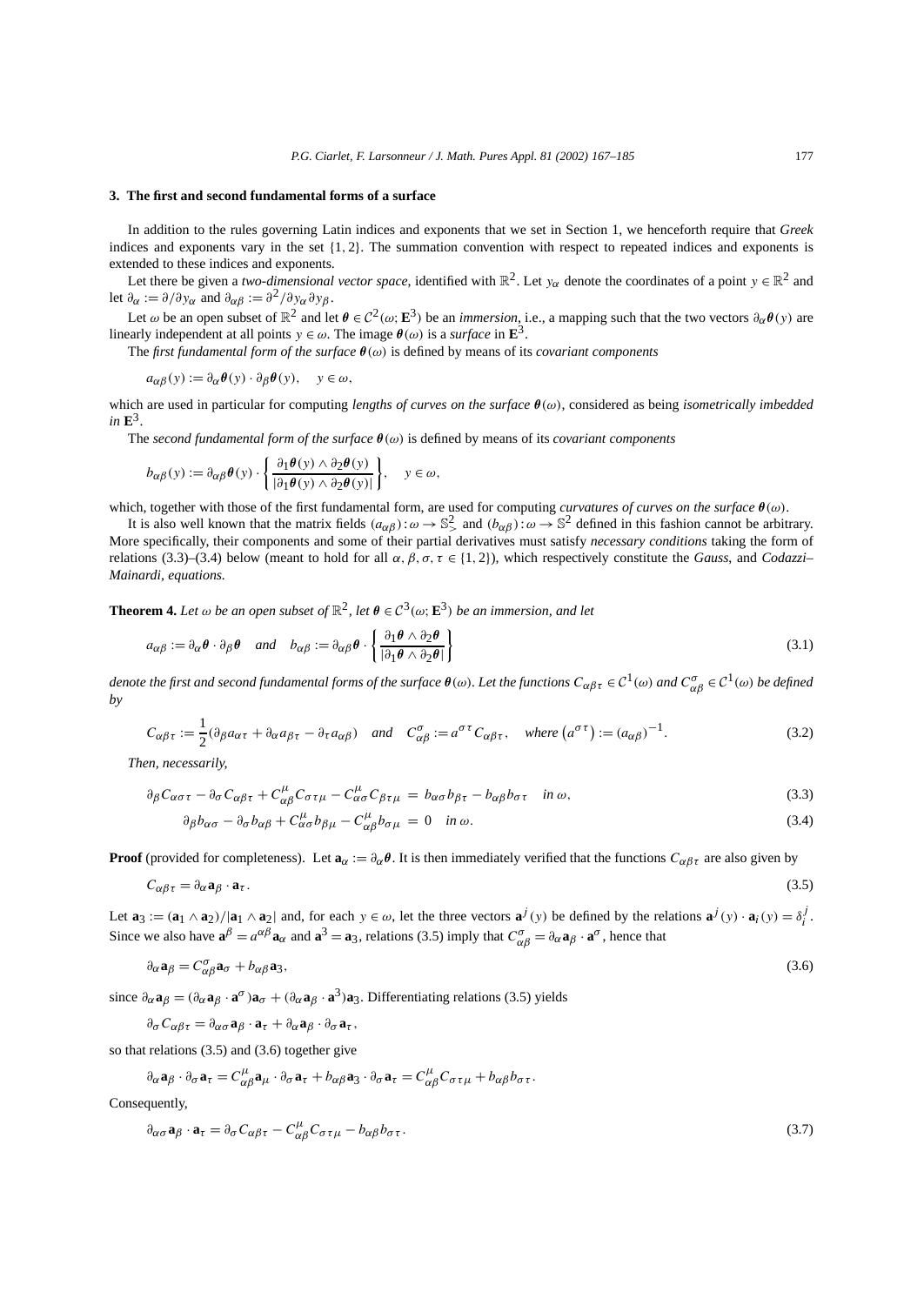Since  $\partial_{\alpha\sigma} \mathbf{a}_{\beta} = \partial_{\alpha\beta} \mathbf{a}_{\sigma}$ , we also have

$$
\partial_{\alpha\sigma} \mathbf{a}_{\beta} \cdot \mathbf{a}_{\tau} = \partial_{\beta} C_{\alpha\sigma\tau} - C_{\alpha\sigma}^{\mu} C_{\beta\tau\mu} - b_{\alpha\sigma} b_{\beta\tau},
$$
\n(3.8)

so that the Gauss equations (3.3) are simply obtained by subtracting (3.7) from (3.8).

Since  $\partial_{\alpha} \mathbf{a}_3 = (\partial_{\alpha} \mathbf{a}_3 \cdot \mathbf{a}_{\sigma}) \mathbf{a}^{\sigma} + (\partial_{\alpha} \mathbf{a}_3 \cdot \mathbf{a}_3) \mathbf{a}^3$  and  $\partial_{\alpha} \mathbf{a}_3 \cdot \mathbf{a}_{\sigma} = -\partial_{\alpha} \mathbf{a}_{\sigma} \cdot \mathbf{a}_3 = -b_{\alpha \sigma}$ , we have

$$
\partial_{\alpha} \mathbf{a}_3 = -b_{\alpha \sigma} \mathbf{a}^{\sigma} \,. \tag{3.9}
$$

Differentiating the relations  $b_{\alpha\beta} = \partial_{\alpha} \mathbf{a}_{\beta} \cdot \mathbf{a}_3$ , we obtain

 $∂σb<sub>αβ</sub> = ∂<sub>ασ</sub> **a**<sub>β</sub> · **a**<sub>3</sub> + ∂<sub>α</sub> **a**<sub>β</sub> · ∂<sub>σ</sub> **a**<sub>3</sub>,$ 

and from (3.6) and (3.9), we obtain

$$
\partial_{\alpha} \mathbf{a}_{\beta} \cdot \partial_{\sigma} \mathbf{a}_{3} = -C^{\mu}_{\alpha\beta} b_{\sigma\mu}.
$$

Consequently,

$$
\partial_{\alpha\sigma} \mathbf{a}_{\beta} \cdot \mathbf{a}_{3} = \partial_{\sigma} b_{\alpha\beta} + C_{\alpha\beta}^{\mu} b_{\sigma\mu}.
$$
\n(3.10)

Since  $\partial_{\alpha\sigma} \mathbf{a}_{\beta} = \partial_{\alpha\beta} \mathbf{a}_{\sigma}$ , we also have

$$
\partial_{\alpha\sigma} \mathbf{a}_{\beta} \cdot \mathbf{a}_{3} = \partial_{\beta} b_{\alpha\sigma} + C_{\alpha\sigma}^{\mu} b_{\beta\mu},\tag{3.11}
$$

so that the Codazzi–Mainardi equations (3.4) are simply obtained by subtracting (3.10) from (3.11).  $\Box$ 

**Remarks.** (1) The vectors  $\mathbf{a}_{\alpha}$  and  $\mathbf{a}^{\beta}$  introduced above respectively form the *covariant* and *contravariant* bases of the tangent *plane* to the surface  $\theta(\omega)$ , while the unit vector  $\mathbf{a}_3 = \mathbf{a}^3$  is *normal* to the surface. The functions  $a^{\alpha\beta}$  are the *contravariant* components of the metric tensor, the functions  $C^{\sigma}_{\alpha\beta}$  and  $C_{\alpha\beta\tau}$  are the *Christoffel symbols of the first*, and *second, kind*, and finally, the functions

$$
S_{\tau\alpha\beta\sigma} := \partial_{\beta} C_{\alpha\sigma\tau} - \partial_{\sigma} C_{\alpha\beta\tau} + C_{\alpha\beta}^{\mu} C_{\sigma\tau\mu} - C_{\alpha\sigma}^{\mu} C_{\beta\tau\mu}
$$

are the covariant components of the *Riemann–Christoffel curvature tensor* of the surface *θ(ω)*.

(2) The notations  $C_{\alpha\beta\tau}$  and  $C_{\alpha\beta}^{\sigma}$  are intended to avoid confusions with the "three-dimensional" Christoffel symbols  $\Gamma_{ijq}$ and  $\Gamma_{ij}^p$  introduced in Section 1.

(3) Relations (3.6) and (3.9) constitute the well-known *formulas of Gauss* and *Weingarten*.

(4) The necessary conditions (3.3) and (3.4) of Theorem 4 thus simply constitute a re-writing of the relations  $\partial_{\alpha\sigma}a_{\beta} = \partial_{\alpha\beta}a_{\sigma}$ in the form of the equivalent relations  $\partial_{\alpha\sigma} a_{\beta} \cdot a_{\tau} = \partial_{\alpha\beta} a_{\sigma} \cdot a_{\tau}$  and  $\partial_{\alpha\sigma} a_{\beta} \cdot a_{3} = \partial_{\alpha\beta} a_{\sigma} \cdot a_{3}$ .

## **4. Existence and uniqueness of a surface with prescribed first and second fundamental forms**

We now turn to the reciprocal questions:

Given an open subset  $\omega$  of  $\mathbb{R}^2$  and two smooth enough matrix fields  $(a_{\alpha\beta})$ : $\omega \to \mathbb{S}^2$ , and  $(b_{\alpha\beta})$ : $\omega \to \mathbb{S}^2$ , when are they the first and second fundamental forms of a surface  $\theta(\omega) \subset \mathbb{E}^3$ , i.e., when does there exist an immersion  $\theta : \omega \to \mathbb{E}^3$  such that

$$
a_{\alpha\beta} := \partial_{\alpha} \theta \cdot \partial_{\beta} \theta \quad \text{and} \quad b_{\alpha\beta} := \partial_{\alpha\beta} \theta \cdot \left\{ \frac{\partial_1 \theta \wedge \partial_2 \theta}{|\partial_1 \theta \wedge \partial_2 \theta|} \right\} \quad \text{in } \omega?
$$

If such an immersion exists, to what extent is it unique?

As in Section 2, the answers turn out to be remarkably simple: *Under the additional assumptions that ω is connected and simply connected, the necessary conditions* (3.3) *and* (3.4) *of* Theorem 4, i.e., *the Gauss and Codazzi–Mainardi equations, are also sufficient for the existence of such an immersion, and this immersion is unique up to isometries in*  $\mathbb{R}^3$ .

We now give a self-contained, complete, and essentially elementary, proof of this well-known result, sometimes referred to as the "*fundamental theorem of surface theory*". This proof, announced in [7, Section 2.8] and briefly outlined in [8], amounts to showing that it can be established as a simple *corollary* to Theorems 2 and 3. In addition to its simplicity, it has the merit to shed light on the analogies (which cannot remain unnoticed!) between the assumptions and conclusions of both *existence* results (compare Theorems 2 and 5) and both *uniqueness* results (compare Theorems 3 and 6).

A direct proof of the fundamental theorem of surface theory is given by Klingenberg [13, Theorem 3.8.8], where the global existence of the mapping *θ* is based on an existence theorem for ordinary differential equations, analogous to that used in Lemma 2. The "local" version of this theorem, which constitutes *Bonnet's theorem*, is proved by, e.g., do Carmo [2].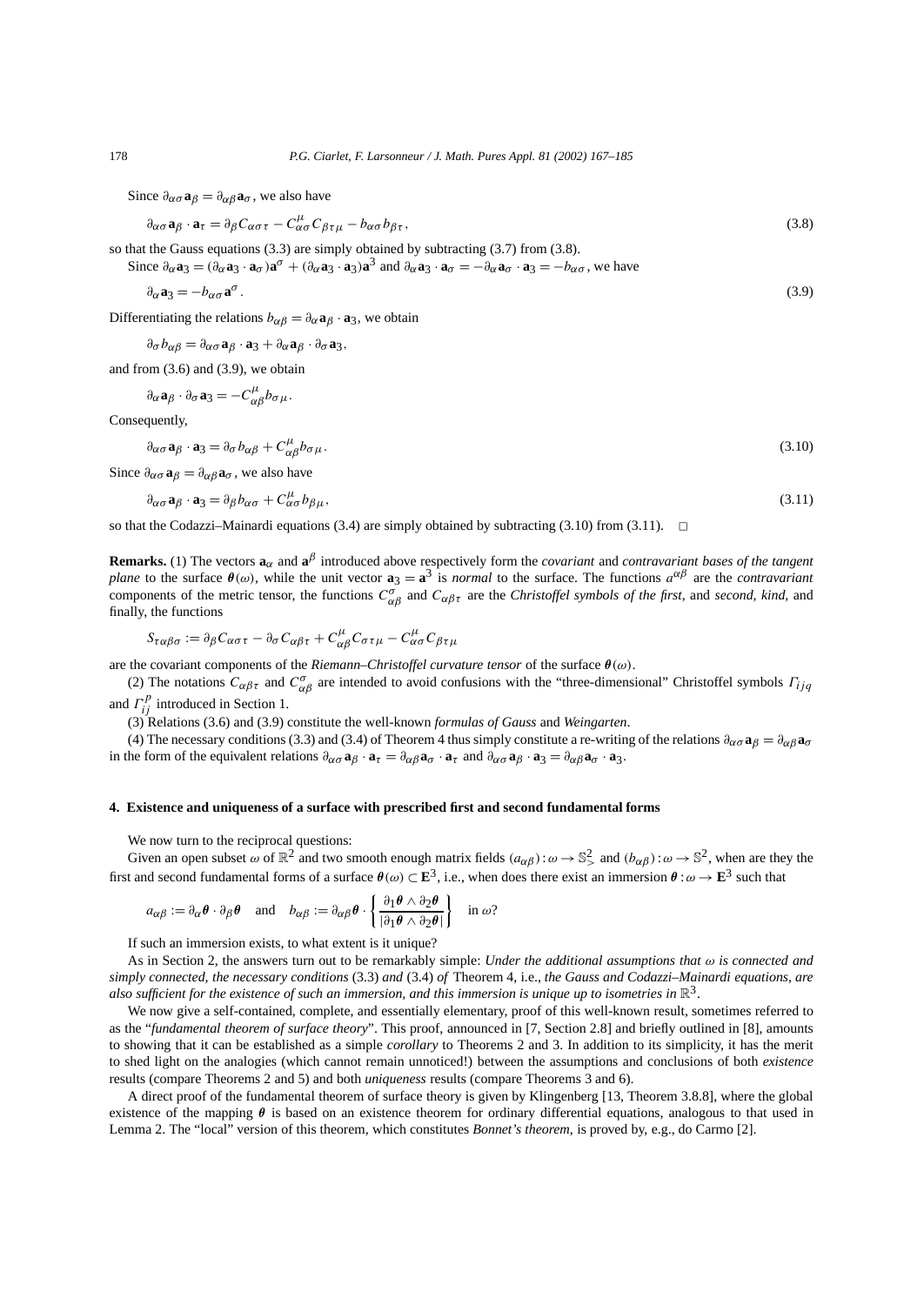This result is a special case of the *fundamental theorem of Riemannian geometry*. This theorem asserts that a simply connected Riemannian manifold can be isometrically immersed into a Euclidean space if and only if there exist tensors satisfying the *Gauss–Codazzi equations* and that the isometric immersions are unique up to rigid motions. A substantial literature has been devoted to this theorem and its various proofs, which usually rely on basic notions of Riemannian geometry such as connections or normal bundles and on the theory of differential forms. See in particular the earlier papers of Janet [10] and Cartan [3] and the more recent references of Szczarba [17], Tenenblat [18], and Jacobowitz [9].

Like the "three-dimensional" result established in Section 2, this theorem comprises two essentially distinct parts, a *global existence result* (Theorem 5) and a *uniqueness result* (Theorem 6), the latter being called the *rigidity theorem*. Note that these two results are established under *different assumptions* on the set  $\omega$  and on the smoothness of the fields  $(a_{\alpha\beta})$  and  $(b_{\alpha\beta})$ .

**Theorem 5** (global existence theorem). Let  $\omega$  be a connected and simply connected open subset of  $\mathbb{R}^2$  and let  $(a_{\alpha\beta}) \in C^2(\omega; \mathbb{S}^2)$ *and*  $(b_{\alpha\beta}) \in C^2(\omega; \mathbb{S}^2)$  *be two matrix fields that satisfy the Gauss and Codazzi–Mainardi equations, viz.,* 

$$
\partial_{\beta} C_{\alpha\sigma\tau} - \partial_{\sigma} C_{\alpha\beta\tau} + C_{\alpha\beta}^{\mu} C_{\sigma\tau\mu} - C_{\alpha\sigma}^{\mu} C_{\beta\tau\mu} = b_{\alpha\sigma} b_{\beta\tau} - b_{\alpha\beta} b_{\sigma\tau} \quad \text{in } \omega,
$$
\n
$$
(4.1)
$$

$$
\partial_{\beta}b_{\alpha\sigma} - \partial_{\sigma}b_{\alpha\beta} + C^{\mu}_{\alpha\sigma}b_{\beta\mu} - C^{\mu}_{\alpha\beta}b_{\sigma\mu} = 0 \quad \text{in } \omega,
$$
\n(4.2)

*where*

$$
C_{\alpha\beta\tau} := \frac{1}{2} (\partial_{\beta} a_{\alpha\tau} + \partial_{\alpha} a_{\beta\tau} - \partial_{\tau} a_{\alpha\beta}) \quad \text{and} \quad C_{\alpha\beta}^{\sigma} := a^{\sigma\tau} C_{\alpha\beta\tau}, \quad \text{where } (a^{\sigma\tau}) := (a_{\alpha\beta})^{-1}.
$$
 (4.3)

*Then there exists an immersion*  $\theta \in C^3(\omega; \mathbb{E}^3)$  *such that* 

$$
a_{\alpha\beta} = \partial_{\alpha}\theta \cdot \partial_{\beta}\theta \quad and \quad b_{\alpha\beta} = \partial_{\alpha\beta}\theta \cdot \left\{ \frac{\partial_1 \theta \wedge \partial_2 \theta}{|\partial_1 \theta \wedge \partial_2 \theta|} \right\} \quad in \ \omega. \tag{4.4}
$$

**Proof.** The proof of Theorem 5 as a corollary to Theorem 2 relies on the following elementary observation: Given a smooth enough immersion  $\theta : \omega \to \mathbf{E}^3$  and  $\varepsilon > 0$ , let the mapping  $\Theta : \omega \times [-\varepsilon, \varepsilon] \to \mathbf{E}^3$  be defined by

 $Θ(y, x_3) := θ(y) + x_3$ **a**<sub>3</sub>*(y)* for all  $(y, x_3) ∈ ω × ] − ε$ , *ε*[*,* 

where  $\mathbf{a}_3 := (\partial_1 \theta \wedge \partial_2 \theta) / |\partial_1 \theta \wedge \partial_2 \theta|$ , and let

$$
g_{ij} := \partial_i \boldsymbol{\Theta} \cdot \partial_j \boldsymbol{\Theta}.
$$

Then an immediate computation shows that

$$
g_{\alpha\beta} = a_{\alpha\beta} - 2x_3b_{\alpha\beta} + x_3^2c_{\alpha\beta}
$$
 and  $g_{i3} = \delta_{i3}$  in  $\omega \times (-\varepsilon, \varepsilon)$ ,

where  $a_{\alpha\beta}$  and  $b_{\alpha\beta}$  are the covariant components of the first and second fundamental forms of the surface  $\theta(\omega)$  and  $c_{\alpha\beta} := a^{\sigma\tau} b_{\alpha\sigma} b_{\beta\tau}$ .

Assume that the matrices  $(g_{ij})$  constructed in this fashion are *invertible*, hence positive definite, over the set  $\omega \times ]-\varepsilon, \varepsilon[$ (they are not necessarily invertible; but the resulting difficulty is easily circumvented; see parts (i) and (viii) below). Then the field  $(g_{ij})$ : $\omega \times$  ] $-\varepsilon$ ,  $\varepsilon$ [ $\rightarrow$   $\mathbb{S}^3$  becomes a natural candidate for applying the "three-dimensional" existence result of Theorem 2, provided of course that *the "three-dimensional" sufficient conditions* (2.1) *of* Theorem 2 *can be shown to be hold, as consequences of the "two-dimensional" sufficient conditions* (4.1)–(4.2): That this is indeed the case is the essence of the present proof (see parts (i) to (vii)).

By Theorem 2, there then exists an immersion *Θ* :*ω* × ]−*ε, ε*[→ **E**<sup>3</sup> that satisfies *gij* = *∂iΘ* · *∂j Θ* in *ω* × ]−*ε, ε*[. It thus remains to check that  $\theta := \mathbf{\Theta}(\cdot, 0)$  indeed satisfies the announced relations (4.4) (see part (ix)).

The actual implementation of this "program" essentially involves elementary, but sometimes lengthy, computations, which accordingly will be omitted for their most part; only the main intermediate results will be recorded.

For clarity, the proof is broken into nine parts, numbered (i) to (ix).

(i) Given two matrix fields  $(a_{\alpha\beta}) \in C^2(\omega; \mathbb{S}^2)$  and  $(b_{\alpha\beta}) \in C^2(\omega; \mathbb{S}^2)$ , let the matrix field  $(g_{ij}) \in C^2(\omega \times \mathbb{R}; \mathbb{S}^3)$  be defined *by*

$$
g_{\alpha\beta} := a_{\alpha\beta} - 2x_3 b_{\alpha\beta} + x_3^2 c_{\alpha\beta} \quad \text{and} \quad g_{i3} := \delta_{i3} \quad \text{in } \omega \times \mathbb{R} \tag{4.5}
$$

(the variable  $y \in \omega$  is omitted;  $x_3$  designates the variable in R), *where* 

$$
c_{\alpha\beta} := b_{\alpha}^{\tau} b_{\beta\tau} \quad \text{and} \quad b_{\alpha}^{\tau} := a^{\sigma\tau} b_{\alpha\sigma} \quad \text{in } \omega.
$$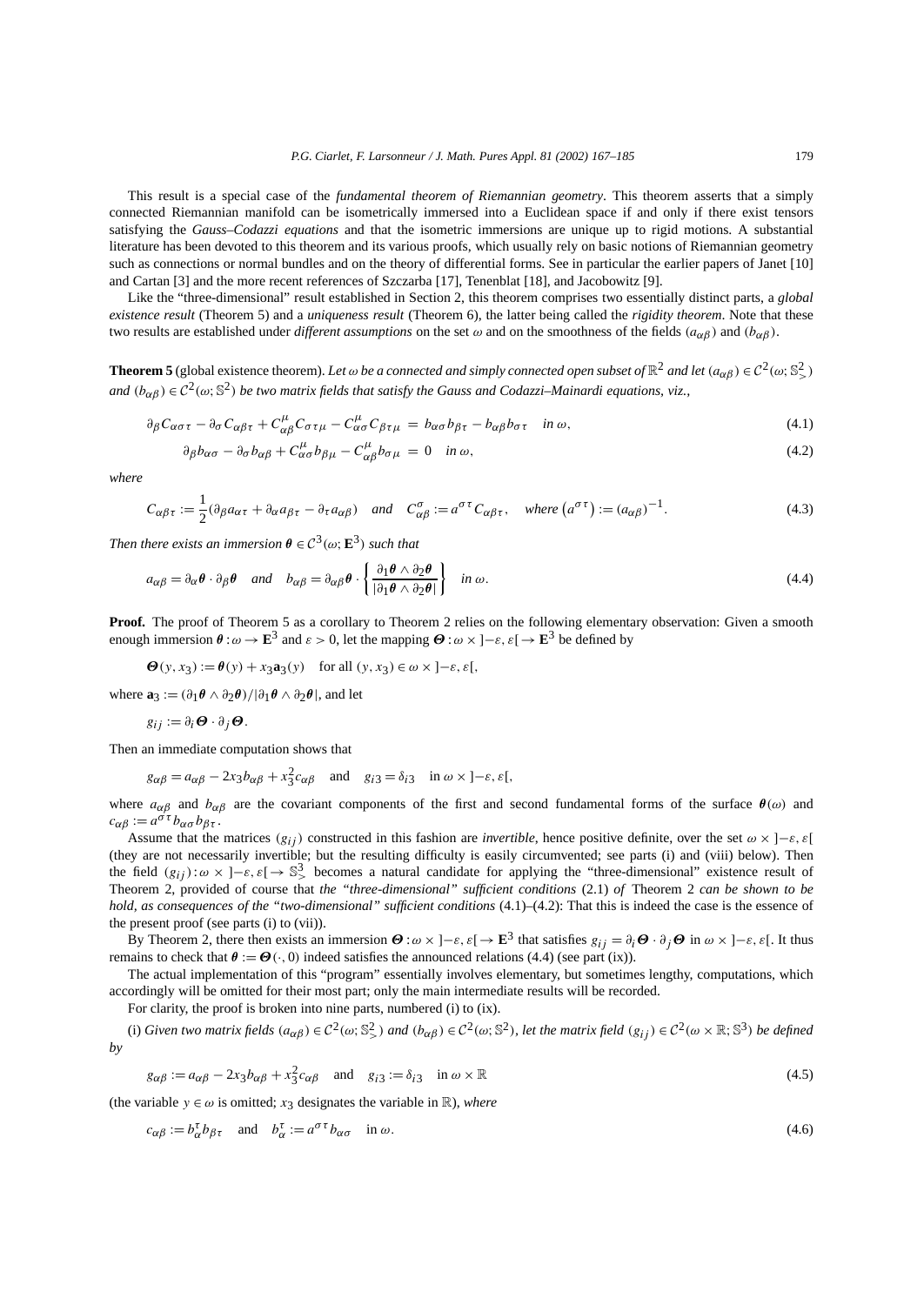*Let*  $\omega_0$  *be an open subset of*  $\mathbb{R}^2$  *such that*  $\overline{\omega_0}$  *is a compact subset of*  $\omega$ *. Then there exists*  $\varepsilon_0 = \varepsilon_0(\omega_0) > 0$  *such that the symmetric matrices*  $(g_{ij})$  *are positive definite at all points in*  $\overline{\Omega}_0$ *, where* 

$$
\Omega_0 := \omega_0 \times ]-\varepsilon_0, \varepsilon_0[.\tag{4.7}
$$

*Besides, the inverse matrix*  $(g^{pq})$  *is given at any point in*  $\overline{\Omega}_0$  *by* 

$$
g^{\alpha\beta} = \sum_{n\geqslant 0} (n+1)x_3^n a^{\alpha\sigma} (\mathbf{B}^n)_\sigma^\beta \quad \text{and} \quad g^{i3} = \delta^{i3},\tag{4.8}
$$

*where*

$$
(\mathbf{B})^{\beta}_{\sigma} := b^{\beta}_{\sigma} \quad \text{and} \quad (\mathbf{B}^{n})^{\beta}_{\sigma} := b^{\sigma_{1}}_{\sigma} \cdots b^{\beta}_{\sigma_{n-1}} \quad \text{for } n \geqslant 2,
$$
\n
$$
(4.9)
$$

i.e.,  $(\mathbf{B}^n)_{\sigma}^{\beta}$  designates for any  $n \geqslant 0$  the element at the  $\sigma$ th row and  $\beta$ th column of the matrix  $\mathbf{B}^n$ . Each series in (4.8) is *absolutely convergent in the space*  $C^2(\overline{\Omega}_0)$ *.* 

Let *a priori*  $g^{\alpha\beta} = \sum_{n\geq 0} x_3^n h_n^{\alpha\beta}$  where  $h_n^{\alpha\beta}$  are functions of  $y \in \overline{\omega}_0$  only, so that the relations  $g^{\alpha\beta} g_{\beta\tau} = \delta_\tau^\alpha$  read

$$
h_0^{\alpha\beta}a_{\beta\tau} + x_3(h_1^{\alpha\beta}a_{\beta\tau} - 2h_0^{\alpha\beta}b_{\beta\tau}) + \sum_{n\geqslant 2} x_3^n (h_n^{\alpha\beta}a_{\beta\tau} - 2h_{n-1}^{\alpha\beta}b_{\beta\tau} + h_{n-2}^{\alpha\beta}c_{\beta\tau}) = \delta_\tau^\alpha.
$$

It is then easily verified that the functions  $h_n^{\alpha\beta}$  are given by

$$
h_n^{\alpha\beta} = (n+1)a^{\alpha\sigma}(\mathbf{B}^n)_{\sigma}^{\beta}, \quad n \geq 0,
$$

so that

$$
g^{\alpha\beta} = \sum_{n\geqslant 0} (n+1)x_3^n a^{\alpha\sigma} b_{\sigma}^{\sigma_1} \cdots b_{\sigma_{n-1}}^{\beta}.
$$

It is clear that such a series is absolutely convergent in the space  $C^2(\overline{\omega}_0 \times [-\epsilon_0, \epsilon_0])$  if  $\epsilon_0 > 0$  is small enough.

(ii) *The functions*  $C^{\sigma}_{\alpha\beta}$  *being defined as in* (4.3)<sub>b</sub>, *define the functions* 

$$
b_{\alpha}^{\tau}|_{\beta} := \partial_{\beta} b_{\alpha}^{\tau} + C_{\beta\mu}^{\tau} b_{\alpha}^{\mu} - C_{\alpha\beta}^{\mu} b_{\mu}^{\tau}, \qquad (4.10)
$$

$$
b_{\alpha\beta|\sigma} := \partial_{\sigma} b_{\alpha\beta} - C_{\alpha\sigma}^{\mu} b_{\beta\mu} - C_{\beta\sigma}^{\mu} b_{\alpha\mu} = b_{\beta\alpha|\sigma}.
$$
\n(4.11)

*Then*

$$
b^{\tau}_{\alpha}|_{\beta} = a^{\sigma \tau} b_{\alpha \sigma | \beta} \quad \text{and} \quad b_{\alpha \sigma | \beta} = a_{\sigma \tau} b^{\tau}_{\alpha}|_{\beta}.
$$
 (4.12)

*Furthermore, the assumed relations* (4.2) *imply that*

$$
b_{\alpha}^{\tau}|_{\beta} = b_{\beta}^{\tau}|_{\alpha} \quad \text{and} \quad b_{\alpha\sigma|\beta} = b_{\alpha\beta|\sigma}.
$$

Relations (4.12)–(4.13) follow from straightforward computations based on definitions (4.10)–(4.11). They are recorded here because they play a pervading rôle in the subsequent computations.

(iii) The functions  $g_{ij} \in C^2(\overline{\Omega}_0)$  and  $g^{ij} \in C^2(\overline{\Omega}_0)$  being defined as in (4.5) and (4.8), define the functions  $\Gamma_{ijq} \in C^1(\overline{\Omega}_0)$ *and*  $\Gamma_{ij}^p \in C^1(\overline{\Omega}_0)$  *by* 

$$
\Gamma_{ijq} := \frac{1}{2} (\partial_j g_{iq} + \partial_i g_{jq} - \partial_q g_{ij}) \quad \text{and} \quad \Gamma_{ij}^p := g^{pq} \Gamma_{ijq}.
$$
\n(4.14)

*Then the functions*  $\Gamma_{ijq} = \Gamma_{jiq}$  *and*  $\Gamma_{ij}^p = \Gamma_{ji}^p$  *have the following expressions:* 

$$
\Gamma_{\alpha\beta\sigma} = C_{\alpha\beta\sigma} - x_3 \left( b_{\alpha}^{\tau} \middle|_{\beta} a_{\tau\sigma} + 2C_{\alpha\beta}^{\tau} b_{\tau\sigma} \right) + x_3^2 \left( b_{\alpha}^{\tau} \middle|_{\beta} b_{\tau\sigma} + C_{\alpha\beta}^{\tau} c_{\tau\sigma} \right),\tag{4.15}
$$

$$
\Gamma_{\alpha\beta3} = -\Gamma_{\alpha3\beta} = b_{\alpha\beta} - x_3 c_{\alpha\beta},\tag{4.16}
$$

$$
\Gamma_{\alpha 33} = \Gamma_{3\beta 3} = \Gamma_{33q} = 0,\tag{4.17}
$$

$$
\Gamma^{\sigma}_{\alpha\beta} = C^{\sigma}_{\alpha\beta} - \sum_{n\geqslant 0} x_3^{n+1} b^{\tau}_{\alpha} \big|_{\beta} (\mathbf{B}^n)^{\sigma}_{\tau},\tag{4.18}
$$

$$
\Gamma_{\alpha\beta}^3 = b_{\alpha\beta} - x_3 c_{\alpha\beta},\tag{4.19}
$$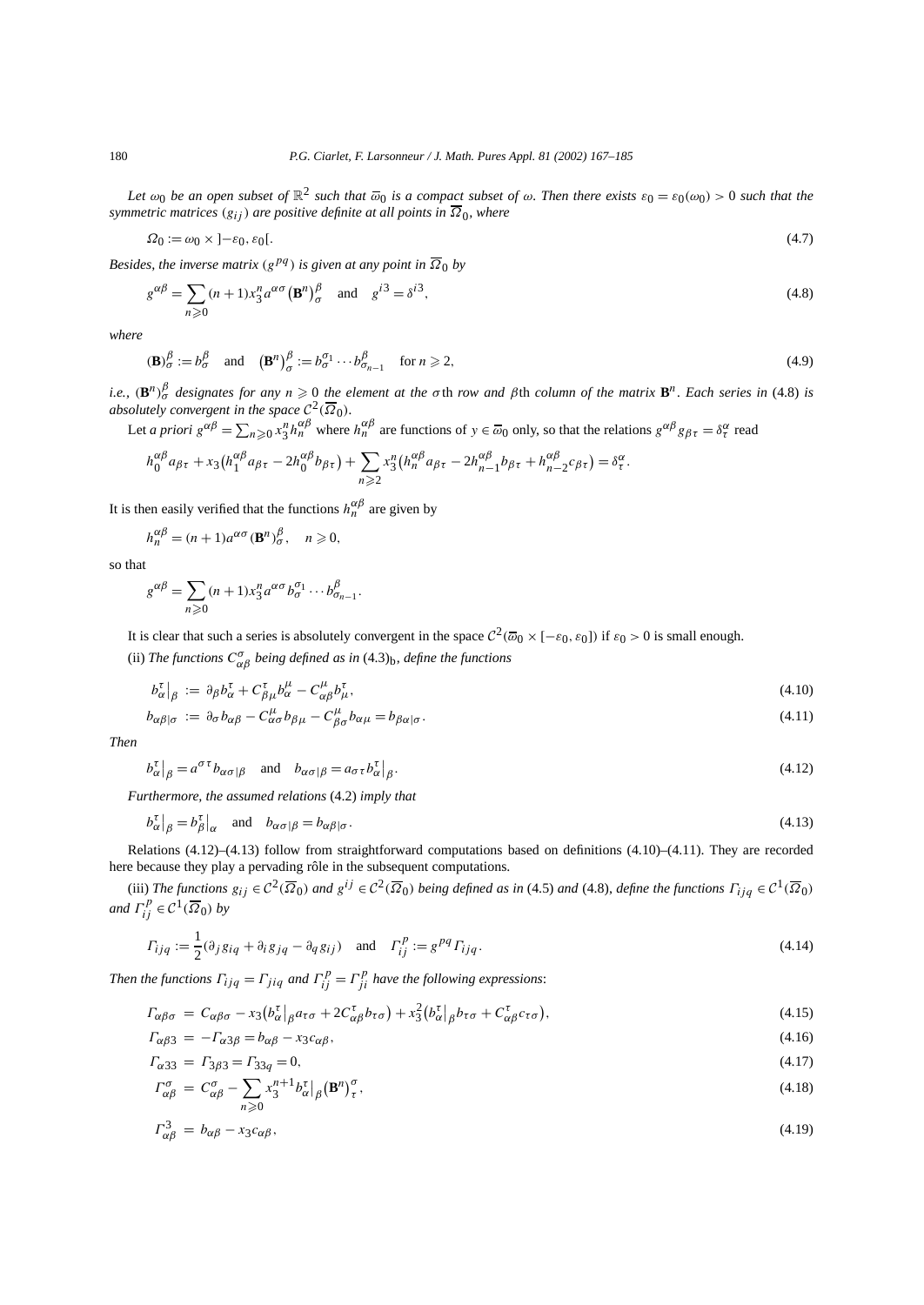$$
\Gamma^{\beta}_{\alpha 3} = -\sum_{n\geqslant 0} x_3^n (\mathbf{B}^{n+1})^{\beta}_{\alpha},\tag{4.20}
$$

$$
\Gamma_{3\beta}^3 = \Gamma_{33}^p = 0,\tag{4.21}
$$

*where the functions*  $c_{\alpha\beta}$ ,  $(\mathbf{B}^n)^\sigma_\tau$ , *and*  $b^\tau_\alpha|_\beta$  *are defined as in* (4.6), (4.9), *and* (4.10).

All computations are straightforward. We simply point out that the assumed *Codazzi–Mainardi equations* (4.2) are needed to conclude that the factor of  $x_3$  in the function  $\Gamma_{\alpha\beta\sigma}$  is indeed that announced in (4.15). We also note that the computation of the factor of  $x_3^2$  in  $\Gamma_{\alpha\beta\sigma}$  relies in particular on the relations

$$
\partial_{\alpha} c_{\beta \sigma} = b_{\beta}^{\tau} \big|_{\alpha} b_{\sigma \tau} + b_{\sigma}^{\mu} \big|_{\alpha} b_{\mu \beta} + C_{\alpha \beta}^{\mu} c_{\sigma \mu} + C_{\alpha \sigma}^{\mu} c_{\beta \mu}.
$$
\n(4.22)

(iv) The functions  $\Gamma_{ijq}\in\mathcal{C}^1(\overline{\Omega}_0)$  and  $\Gamma_{ij}^p\in\mathcal{C}^1(\overline{\Omega}_0)$  being defined as in (4.14), define the functions  $R_{qijk}\in\mathcal{C}^0(\overline{\Omega}_0)$  by

$$
R_{qijk} := \partial_j \Gamma_{ikq} - \partial_k \Gamma_{ijq} + \Gamma_{ij}^p \Gamma_{kqp} - \Gamma_{ik}^p \Gamma_{jqp}.
$$
\n
$$
(4.23)
$$

*Then, in order that the relations*

$$
R_{qijk} = 0 \quad \text{in } \overline{\Omega}_0 \tag{4.24}
$$

*hold, it is sufficient that*

 $R_{1212} = 0$ ,  $R_{\alpha 2\beta 3} = 0$ ,  $R_{\alpha 3\beta 3} = 0$  in  $\overline{Q}_0$ . (4.25)

The definition of the functions  $R_{qijk}$  and relations (4.14) together imply that

$$
R_{qijk} = R_{jkqi} = -R_{qikj}
$$
 and  $R_{qijk} = 0$  if  $j = k$  or  $q = i$ .

Consequently, equations (4.25)<sub>a</sub> imply that  $R_{\alpha\beta\sigma\tau} = 0$ , equations (4.25)<sub>b</sub> imply that  $R_{qijk} = 0$  if exactly one index is equal to 3, and finally, equations (4.25)<sub>c</sub> imply that  $R_{qijk} = 0$  if exactly two indices are equal to 3.

(v) *The functions*

$$
R_{\alpha\beta\beta\beta} := \partial_{\beta} \Gamma_{33\alpha} - \partial_{3} \Gamma_{3\beta\alpha} + \Gamma_{3\beta}^p \Gamma_{3\alpha p} - \Gamma_{33}^p \Gamma_{\beta\alpha p} \tag{4.26}
$$

*satisfy*

$$
R_{\alpha 3\beta 3} = 0 \quad \text{in } \overline{\Omega}_0. \tag{4.27}
$$

Relations (4.27) immediately follow from definition (4.26) and the expressions found in part (iii) for the functions *Γij q* and  $\Gamma_{ij}^p$ . Note that neither the Gauss equations (4.1) nor the Codazzi–Mainardi equations (4.2) are needed here.

(vi) *The functions*

$$
R_{\alpha 2\beta 3} := \partial_{\beta} \Gamma_{23\alpha} - \partial_3 \Gamma_{2\beta \alpha} + \Gamma_{2\beta}^p \Gamma_{3\alpha p} - \Gamma_{23}^p \Gamma_{\beta \alpha p} \tag{4.28}
$$

*satisfy*

$$
R_{\alpha 2\beta 3} = 0 \quad \text{in } \overline{\Omega}_0. \tag{4.29}
$$

First, definitions  $(4.5)$ <sub>a</sub> and  $(4.14)$ <sub>a</sub> show that

$$
\partial_{\beta} \Gamma_{23\alpha} - \partial_{3} \Gamma_{2\beta\alpha} = (\partial_{2} b_{\alpha\beta} - \partial_{\alpha} b_{2\beta}) + x_{3} (\partial_{\alpha} c_{2\beta} - \partial_{2} c_{\alpha\beta}).
$$

Then the expressions found in part (iii) show that

$$
\Gamma_{2\beta}^p \Gamma_{3\alpha p} - \Gamma_{23}^p \Gamma_{\beta\alpha p} = \Gamma_{3\alpha}^{\sigma} \Gamma_{2\beta \sigma} - \Gamma_{23}^{\sigma} \Gamma_{\alpha \beta \sigma} = C_{\alpha \beta}^{\sigma} b_{2\sigma} - C_{2\beta}^{\sigma} b_{\alpha \sigma} + x_3 (b_2^{\sigma})_{\beta} b_{\alpha \sigma} - b_{\alpha}^{\sigma} |_{\beta} b_{2\sigma} + C_{2\beta}^{\sigma} c_{\alpha \sigma} - C_{\alpha \beta}^{\sigma} c_{2\sigma}),
$$

and relations (4.27) follow by making use of relations (4.22) together with the relations

*<sup>∂</sup>*2*bαβ* <sup>−</sup> *∂αb*2*<sup>β</sup>* <sup>+</sup> *<sup>C</sup><sup>σ</sup> αβb*2*<sup>σ</sup>* <sup>−</sup> *<sup>C</sup><sup>σ</sup>* <sup>2</sup>*βbασ* = 0*,*

which are special cases of the assumed *Codazzi–Mainardi equations* (4.2).

(vii) *The function*

$$
R_{1212} := \partial_1 \Gamma_{221} - \partial_2 \Gamma_{211} + \Gamma_{21}^p \Gamma_{21p} - \Gamma_{22}^p \Gamma_{11p} \tag{4.30}
$$

*satisfies*

$$
R_{1212} = 0 \quad \text{in } \overline{\Omega}_0. \tag{4.31}
$$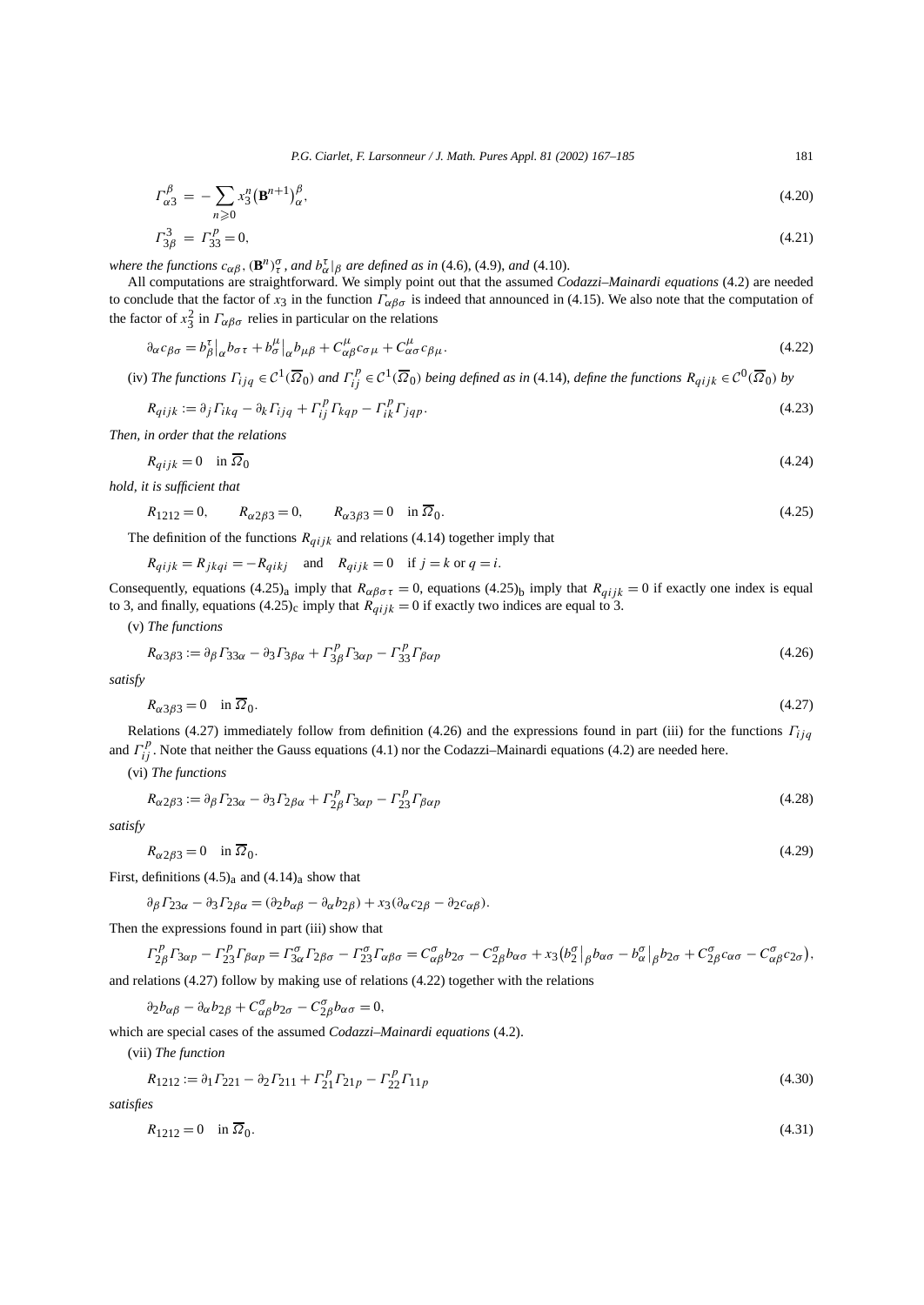The computations leading to relation (4.31) are fairly lengthy and they require some care. We simply record the main intermediary steps, which consist in evaluating separately the various terms occurring in  $R_{1212}$  rewritten as

$$
R_{1212} = (\partial_1 \Gamma_{221} - \partial_2 \Gamma_{211}) + (\Gamma_{12}^{\sigma} \Gamma_{12\sigma} - \Gamma_{11}^{\sigma} \Gamma_{22\sigma}) + (\Gamma_{123} \Gamma_{123} - \Gamma_{113} \Gamma_{223}).
$$

First, the expressions found in (4.16) easily yield

$$
\Gamma_{123}\Gamma_{123} - \Gamma_{113}\Gamma_{223} = (b_{12}^2 - b_{11}b_{22}) + x_3(b_{11}c_{22} - 2b_{12}c_{12} + b_{22}c_{11}) + x_3^2(c_{12}^2 - c_{11}c_{22}).
$$
\n(4.32)

Second, the expressions found in (4.15) and (4.18) yield, after some manipulations:

$$
\begin{split} \Gamma_{12}^{\sigma} \Gamma_{12\sigma} - \Gamma_{11}^{\sigma} \Gamma_{22\sigma} &= \left( C_{12}^{\sigma} C_{12}^{\tau} - C_{11}^{\sigma} C_{22}^{\tau} \right) a_{\sigma \tau} \\ &+ x_3 \left\{ \left( C_{11}^{\sigma} b_2^{\tau} \right]_2 - 2 C_{12}^{\sigma} b_1^{\tau} \right]_2 + C_{22}^{\sigma} b_1^{\tau} \right|_1 \right) a_{\sigma \tau} + 2 \left( C_{11}^{\sigma} C_{22}^{\tau} - C_{12}^{\sigma} C_{12}^{\tau} \right) b_{\sigma \tau} \\ &+ x_3^2 \left\{ \left( b_1^{\sigma} \right]_1 b_2^{\tau} \right]_2 - b_1^{\sigma} \left|_{2} b_1^{\tau} \right|_2 \right\} a_{\sigma \tau} + \left( C_{11}^{\sigma} b_2^{\tau} \right]_2 - 2 C_{12}^{\sigma} b_1^{\tau} \left|_{2} + C_{22}^{\sigma} b_1^{\tau} \right|_1 \right) b_{\sigma \tau} \\ &+ \left( C_{11}^{\sigma} C_{22}^{\tau} - C_{12}^{\sigma} C_{12}^{\tau} \right) c_{\sigma \tau} \right\} . \end{split} \tag{4.33}
$$

Third, after somewhat delicate computations, which in particular make use of relations (4.12) and (4.13) established in part (ii), it is found that

$$
\partial_1 \Gamma_{221} - \partial_2 \Gamma_{211} = \partial_1 C_{221} - \partial_2 C_{211} \n- x_3 \{ S_{1212} b_{\alpha}^{\alpha} + (C_{11}^{\sigma} b_2^{\tau})_2 - 2C_{12}^{\sigma} b_1^{\tau} |_{2} + C_{22}^{\sigma} b_1^{\tau} |_{1}) a_{\sigma \tau} + 2 (C_{11}^{\sigma} C_{22}^{\tau} - C_{12}^{\sigma} C_{12}^{\tau}) b_{\sigma \tau} \} \n+ x_3^2 \{ S_{\sigma \tau 12} b_1^{\sigma} b_2^{\tau} + (b_1^{\sigma} |_{1} b_2^{\tau} |_{2} - b_1^{\sigma} |_{2} b_1^{\tau} |_{2}) a_{\sigma \tau} + (C_{11}^{\sigma} b_2^{\tau} |_{2} - 2C_{12}^{\sigma} b_1^{\tau} |_{2} + C_{22}^{\sigma} b_1^{\tau} |_{1}) b_{\sigma} \n+ (C_{11}^{\sigma} C_{22}^{\tau} - C_{12}^{\sigma} C_{12}^{\tau} ) c_{\sigma \tau} \},
$$
\n(4.34)

where the functions

$$
S_{\tau\alpha\beta\sigma} := \partial_{\beta} C_{\alpha\sigma\tau} - \partial_{\sigma} C_{\alpha\beta\tau} + C_{\alpha\beta}^{\mu} C_{\sigma\tau\mu} - C_{\alpha\sigma}^{\mu} C_{\beta\tau\mu}
$$
\n
$$
\tag{4.35}
$$

are precisely those appearing in the left-hand sides of the Gauss equations (4.1).

It is then easily seen that equations (4.32) to (4.34) together yield

$$
R_{1212} = \{ S_{1212} - (b_{11}b_{22} - b_{12}b_{12}) \} - x_3 \{ S_{1212} - (b_{11}b_{22} - b_{12}b_{12})b_{\alpha}^{\alpha} \} + x_3^2 \{ S_{\sigma \tau 12}b_1^{\sigma}b_2^{\tau} + (c_{12}c_{12} - c_{11}c_{22}) \}.
$$

Since

$$
S_{\sigma\tau 12}b_1^{\sigma}b_2^{\tau} = S_{1212}(b_1^1b_2^2 - b_1^2b_2^1),
$$
  

$$
c_{12}c_{12} - c_{11}c_{22} = (b_{11}b_{12} - b_{11}b_{22})(b_1^1b_2^2 - b_1^2b_2^1),
$$

it is finally found that the function  $R_{1212}$  has the following remarkable expression:

$$
R_{1212} = \left\{ S_{1212} - (b_{11}b_{22} - b_{12}b_{12}) \right\} \left\{ 1 - x_3(b_1^1 + b_2^2) + x_3^2(b_1^1b_2^2 - b_1^2b_2^1) \right\}.
$$

By the assumed *Gauss equations* (4.1),

$$
S_{1212} = b_{11}b_{22} - b_{12}b_{12},
$$

hence  $R_{1212} = 0$  as announced.

(viii) Let  $\omega$  be a connected and simply connected open subset of  $\mathbb{R}^2$ . Then there exist open subsets  $\omega_n$ ,  $n \geqslant 0$ , of  $\mathbb{R}^2$  such *that*  $\overline{\omega}_n$  *is a compact subset of*  $\omega$  *for each n*  $\geqslant$  0 *and* 

$$
\omega = \bigcup_{n \geqslant 0} \omega_n. \tag{4.36}
$$

*Furthermore, for each*  $n \ge 0$ , there exists  $\varepsilon_n = \varepsilon_n(\omega_n) > 0$  such that the symmetric matrices  $(g_{ij})$  are positive definite at all *points in*  $\overline{\Omega}_n$ *, where* 

$$
\Omega_n := \omega_n \times ]- \varepsilon_n, \varepsilon_n[. \tag{4.37}
$$

*Finally, the open set*

$$
\Omega := \bigcup_{n \geqslant 0} \Omega_n \tag{4.38}
$$

*is connected and simply connected.*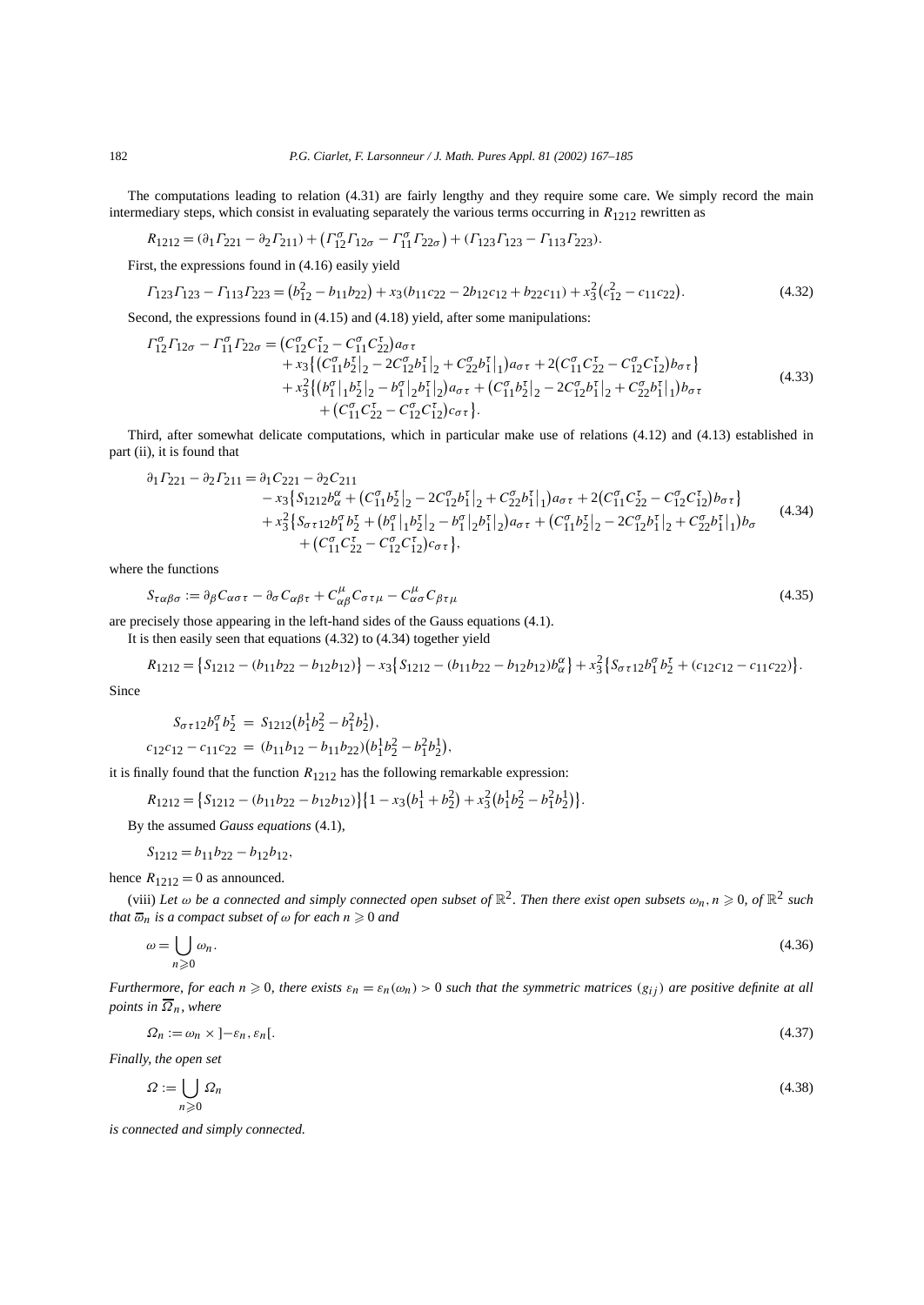Let  $\omega_n$ ,  $n \ge 0$ , be open subsets of  $\omega$  with compact closures contained in  $\omega$  such that relation (4.36) holds. For each *n*, a set  $\Omega_n$  of the form given in (4.37) can then be constructed in the same way that the set  $\Omega_0$  was constructed in part (i).

It is clear that the set *Ω* defined in (4.38) is connected. To show that *Ω* is simply connected, let *γ* be a *loop* in *Ω*, i.e., a mapping  $\gamma \in C^0([0, 1]; \mathbb{R}^3)$  that satisfies

$$
\gamma(0) = \gamma(1)
$$
 and  $\gamma(t) \in \Omega$  for all  $0 \le t \le 1$ .

Let the projection operator  $\pi : \Omega \to \omega$  be defined by  $\pi(y, x_3) = y$  for all  $(y, x_3) \in \Omega$ , and let  $\varphi_0 : [0, 1] \times [0, 1] \to \mathbb{R}^3$  be a mapping defined by

$$
\boldsymbol{\varphi}_0(t,\lambda) := (1-\lambda)\boldsymbol{\gamma}(t) + \lambda\boldsymbol{\pi}\big(\boldsymbol{\gamma}(t)\big) \quad \text{for all } 0 \leq t \leq 1, \ 0 \leq \lambda \leq 1.
$$

Then  $\varphi_0$  is a continuous mapping such that  $\varphi_0([0,1] \times [0,1]) \subset \Omega$  (by definition (4.38)); furthermore,  $\varphi_0(t,0) = \gamma(t)$  and  $\varphi_0(t, 1) = \pi(\gamma(t))$  for all  $t \in [0, 1]$ .

The mapping

$$
\widetilde{\boldsymbol{\gamma}} := \boldsymbol{\pi} \circ \boldsymbol{\gamma} \in \mathcal{C}^0([0,1];\mathbb{R}^2)
$$

is a loop in  $\omega$  since  $\tilde{\mathbf{\gamma}}(0) = \pi(\mathbf{\gamma}(0)) = \pi(\mathbf{\gamma}(1)) = \tilde{\mathbf{\gamma}}(1)$ . Since  $\omega$  is simply connected, there exist a point  $y^0 \in \omega$  and a mapping  $\varphi_1 \in C^0([0, 1] \times [0, 1]; \mathbb{R}^2)$  such that

$$
\varphi_1(t, 1) = \widetilde{\gamma}(x)
$$
 and  $\varphi_1(t, 2) = y^0$  for all  $0 \le t \le 1$ ,

and

$$
\varphi_1(t, \lambda) \in \omega
$$
 for all  $0 \le t \le 1, 1 \le \lambda \le 2$ .

Then the mapping  $\varphi \in C^0([0, 1] \times [0, 2]; \mathbb{R}^3)$  defined by

$$
\boldsymbol{\varphi}(t,\lambda) = \boldsymbol{\varphi}_0(t,\lambda) \quad \text{for all } 0 \leq t \leq 1, \ 0 \leq \lambda \leq 1,
$$

 $\varphi(t, \lambda) = \varphi_1(t, \lambda)$  for all  $0 \le t \le 1, 1 \le \lambda \le 2$ ,

is a homotopy in  $\Omega$  that reduces the loop  $\gamma$  to the point  $(y^0, 0) \in \Omega$ . Hence the set  $\Omega$  is simply connected.

(ix) *By* parts (iv) *to* (viii), *the functions*  $\Gamma_{ijq} \in C^1(\Omega)$  *and*  $\Gamma_{ij}^p \in C^1(\Omega)$  *constructed as in* (4.14) *satisfy relations* (2.1) *in the*  $s$ *imply connected open set*  $\Omega$ *. By* Theorem 2, *there thus exists an immersion*  $\Theta \in C^3(\Omega; \mathbb{E}^3)$  *such that* 

$$
g_{ij} = \partial_i \boldsymbol{\Theta} \cdot \partial_j \boldsymbol{\Theta} \quad \text{in } \Omega,
$$
\n
$$
(4.39)
$$

*where the matrix field*  $(g_{ij}) \in C^2(\Omega; \mathbb{S}^3)$  *is defined as in* (4.5). *Then the mapping*  $\theta \in C^3(\omega; \mathbf{E}^3)$  *defined by* 

$$
\boldsymbol{\theta}(\mathbf{y}) = \boldsymbol{\Theta}(\mathbf{y}, 0) \quad \text{for all } \mathbf{y} \in \omega,\tag{4.40}
$$

*satisfies the required relations* (4.4).

Let  $\mathbf{g}_i := \partial_i \boldsymbol{\Theta}$ . Then  $\partial_{33} \boldsymbol{\Theta} = \partial_3 \mathbf{g}_3 = \Gamma_{33}^p \mathbf{g}_p = \mathbf{0}$  by (4.21). Hence there exists a mapping  $\boldsymbol{\theta}^1 \in C^3(\omega; \mathbf{E}^3)$  such that

$$
\Theta(y, x_3) = \theta(y) + x_3 \theta^1(y) \quad \text{for all } (y, x_3) \in \Omega,
$$

and consequently,  $\mathbf{g}_{\alpha} = \partial_{\alpha} \theta + x_3 \partial_{\alpha} \theta^1$  and  $\mathbf{g}_3 = \theta^1$ . The relations  $g_{i3} = \mathbf{g}_i \cdot \mathbf{g}_3 = \delta_{i3}$  (cf. (4.5)) then show that

$$
(\partial_{\alpha} \theta + x_3 \partial_{\alpha} \theta^1) \cdot \theta^1 = 0
$$
 and  $\theta^1 \cdot \theta^1 = 1$ .

These relations imply that  $\partial_{\alpha} \theta \cdot \theta^{1} = 0$ . Hence either  $\theta^{1} = \mathbf{a}_3$  or  $\theta^{1} = -\mathbf{a}_3$  in  $\omega$ , where

$$
\mathbf{a}_3 := \frac{\partial_1 \theta \wedge \partial_2 \theta}{|\partial_1 \theta \wedge \partial_2 \theta|}.
$$

But  $\theta^1 = -\mathbf{a}_3$  is ruled out since we must have

$$
\{\partial_1 \theta \wedge \partial_2 \theta\} \cdot \theta^1 = \det(g_{ij})|_{x_3=0} > 0.
$$

Noting that

$$
\partial_{\alpha} \theta \cdot \mathbf{a}_3 = 0 \quad \text{implies} \quad \partial_{\alpha} \theta \cdot \partial_{\beta} \mathbf{a}_3 = -\partial_{\alpha \beta} \theta \cdot \mathbf{a}_3,
$$

we obtain, on the one hand,

$$
g_{\alpha\beta} = (\partial_{\alpha}\boldsymbol{\theta} + x_3\partial_{\alpha}\mathbf{a}_3) \cdot (\partial_{\beta}\boldsymbol{\theta} + x_3\partial_{\beta}\mathbf{a}_3) = \partial_{\alpha}\boldsymbol{\theta} \cdot \partial_{\beta}\boldsymbol{\theta} - 2x_3\partial_{\alpha\beta}\boldsymbol{\theta} \cdot \mathbf{a}_3 + x_3^2\partial_{\alpha}\mathbf{a}_3 \cdot \partial_{\beta}\mathbf{a}_3 \quad \text{in } \Omega.
$$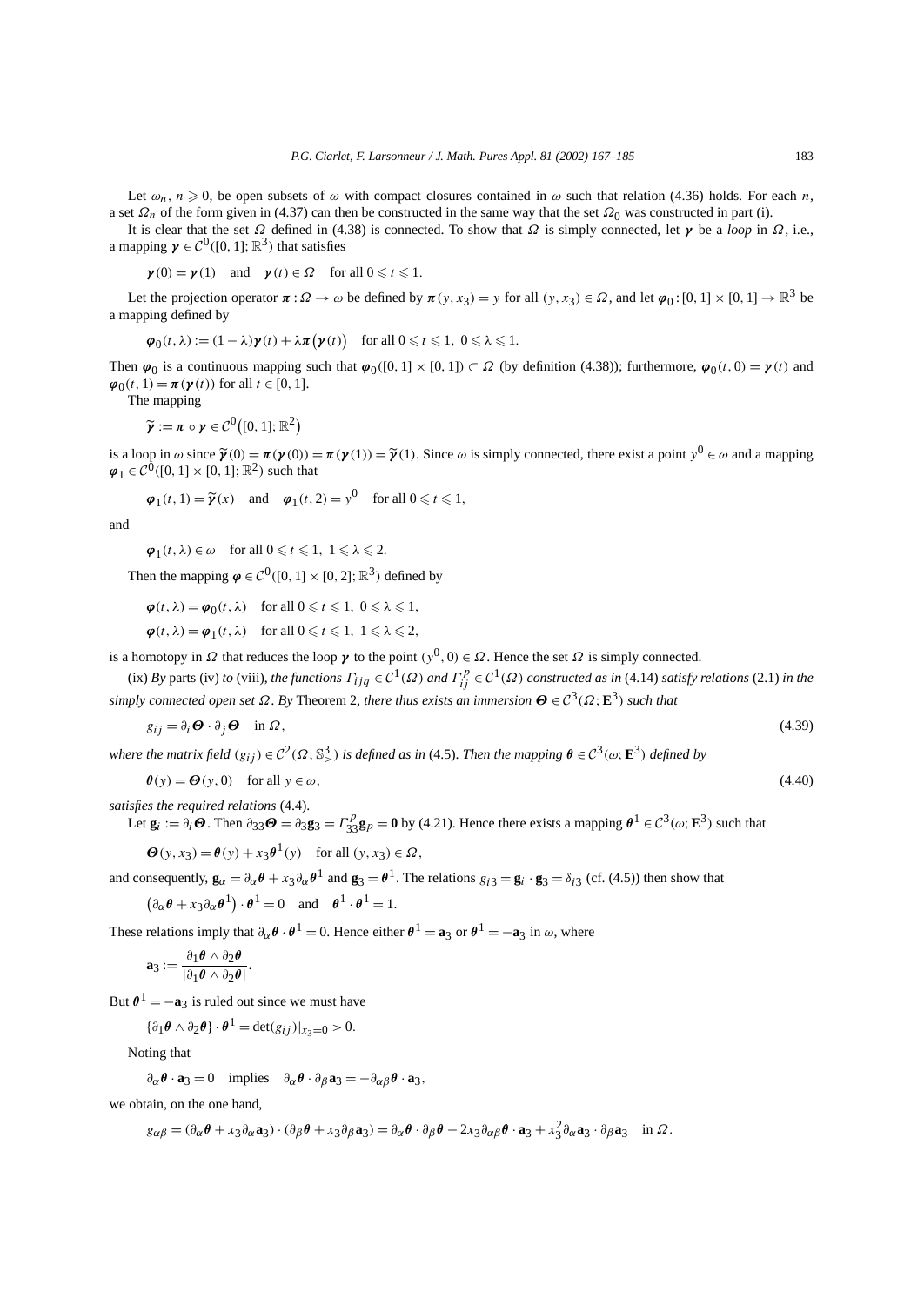Since, on the other hand,

$$
g_{\alpha\beta} = a_{\alpha\beta} - 2x_3 b_{\alpha\beta} + x_3^2 c_{\alpha\beta} \quad \text{in } \Omega
$$

(cf. (4.5)), we conclude that

 $a_{\alpha\beta} = \partial_{\alpha} \theta \cdot \partial_{\beta} \theta$  and  $b_{\alpha\beta} = \partial_{\alpha\beta} \theta \cdot \mathbf{a}_3$  in  $\omega$ ,

as desired. This completes the proof.  $\square$ 

**Remarks.** (1) The functions  $c_{\alpha\beta} = b_{\alpha}^{\dagger}b_{\beta\tau} = \partial_{\alpha}a_{3} \cdot \partial_{\beta}a_{3}$  introduced in (4.6) are the covariant components of the *third fundamental form* of the surface *θ(ω)*.

(2) The series expansion (4.8) is known. See, e.g., Naghdi [15].

(3) The functions  $b_{\alpha}^{\dagger}$  |*β* and  $b_{\alpha\beta}$ |*σ* introduced in (4.10) and (4.11) are *covariant derivatives* of the second fundamental form of the surface  $\theta(\omega)$ .

(4) The *Gauss equations* (4.1) are used only *once* in the above proof, for showing that  $R_{1212} = 0$  in part (vii).

Finally, we turn to the question of *uniqueness*, which, like that of existence, shall be settled as a corollary to its "threedimensional counterpart" (Theorem 3).

**Theorem 6** (rigidity theorem). Let  $\omega$  be a connected open subset of  $\mathbb{R}^2$  and let  $\theta \in C^2(\omega; \mathbf{E}^3)$  and  $\widetilde{\theta} \in C^2(\omega; \mathbf{E}^3)$  be two *immersions such that their associated first and second fundamental forms satisfy* (with self-explanatory notations)

$$
a_{\alpha\beta} = \tilde{a}_{\alpha\beta} \quad \text{and} \quad b_{\alpha\beta} = \tilde{b}_{\alpha\beta} \quad \text{in } \omega. \tag{4.41}
$$

*Then there exist a vector*  $\mathbf{c} \in \mathbf{E}^3$  *and an orthogonal matrix*  $\mathbf{Q}$  *of order three such that* 

$$
\boldsymbol{\theta}(\mathbf{y}) = \mathbf{c} + \mathbf{Q}\boldsymbol{\theta}(\mathbf{y}) \quad \text{for all } \mathbf{y} \in \omega. \tag{4.42}
$$

**Proof.** By parts (i) and (viii) of the proof of Theorem 5, there exist open subsets  $\omega_n$  of  $\omega$  and real numbers  $\varepsilon_n > 0$  such that the symmetric matrices  $(g_{ij})$  defined by

$$
g_{\alpha\beta} := a_{\alpha\beta} - 2x_3b_{\alpha\beta} + x_3^2c_{\alpha\beta}
$$
 and  $g_{i3} = \delta_{i3}$ ,

where  $c_{\alpha\beta} := a^{\sigma\tau} b_{\alpha\sigma} b_{\beta\tau}$ , are positive definite in the set

$$
\Omega := \bigcup_{n\geqslant 0} \omega_n \times \left]-\varepsilon_n, \varepsilon_n\right[.
$$

The two immersions  $\Theta \in C^1(\Omega; \mathbf{E}^3)$  and  $\widetilde{\Theta} \in C^1(\Omega; \mathbf{E}^3)$  defined by (with self-explanatory notations)

$$
\boldsymbol{\Theta}(y, x_3) := \boldsymbol{\theta}(y) + x_3 \mathbf{a}_3(y) \quad \text{and} \quad \boldsymbol{\Theta}(y, x_3) := \boldsymbol{\theta}(y) + x_3 \boldsymbol{\widetilde{a}}_3(y) \quad \text{for all } (y, x_3) \in \Omega
$$

therefore satisfy

$$
g_{ij} = \widetilde{g}_{ij} \quad \text{in } \Omega,
$$

by assumption (4.41).

By Theorem 3, there exist a vector  $\mathbf{c} \in \mathbf{E}^3$  and an orthogonal matrix **Q** of order three such that

$$
\Theta(y, x_3) = \mathbf{c} + \mathbf{Q}\tilde{\Theta}(y, x_3) \quad \text{for all } (y, x_3) \in \Omega.
$$
\n(4.43)

Hence relations (4.42) simply follow by letting  $x_3 = 0$  in (4.43).  $\Box$ 

## **Acknowledgement**

The authors are grateful to Jean-Marc Schlenker for his careful comments on a preliminary version of this work and for pointing out several relevant references the authors were unaware of, notably Szczarba [17], which is based on an idea similar to the one used here; the proofs are, however, quite different.